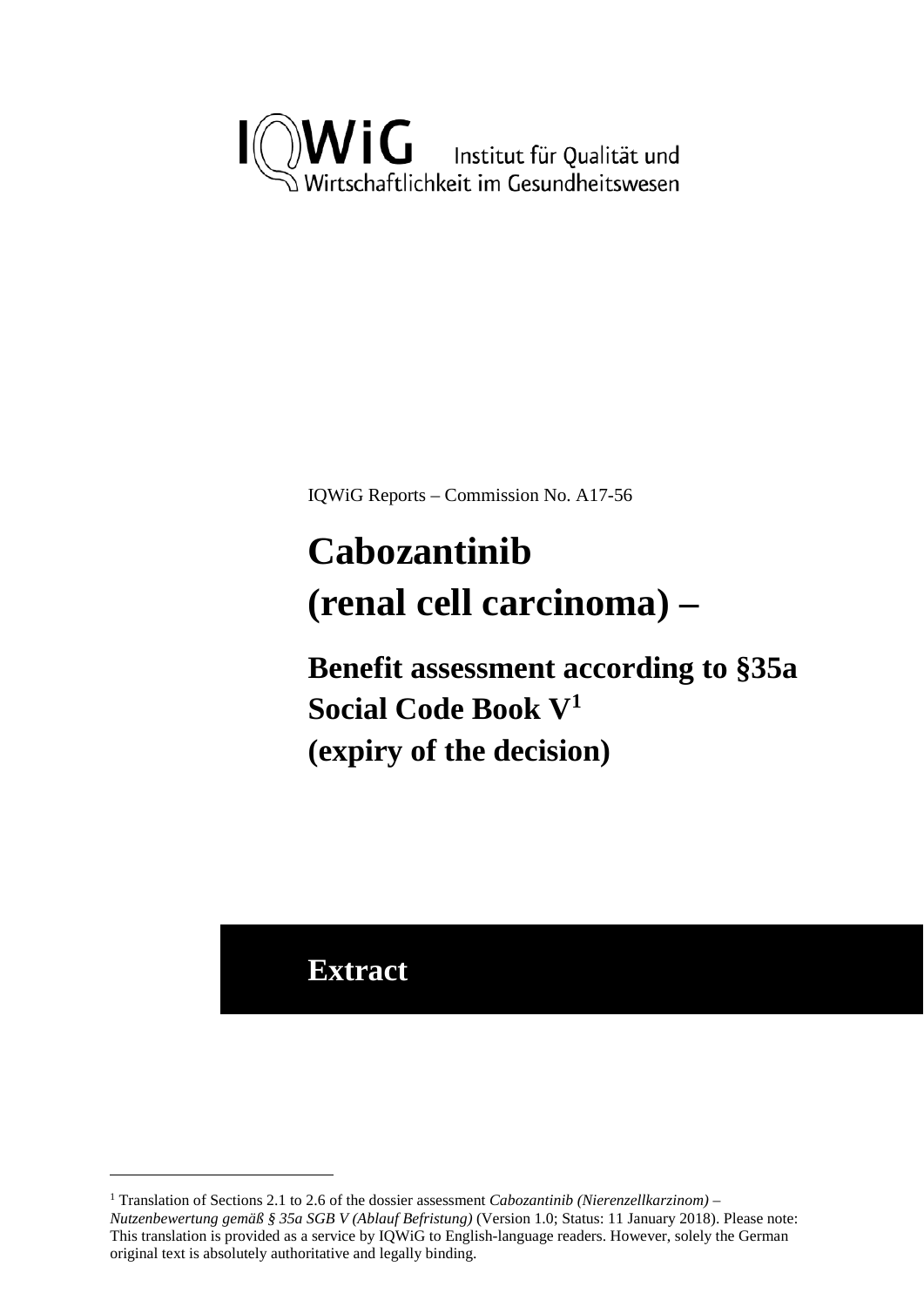### Publishing details

#### **Publisher:**

Institute for Quality and Efficiency in Health Care

#### **Topic:**

Cabozantinib (renal cell carcinoma) – Benefit assessment according to §35a Social Code Book V

**Commissioning agency:**  Federal Joint Committee

**Commission awarded on:**  16 October 2018

**Internal Commission No.:**  A17-56

#### **Address of publisher:**

Institut für Qualität und Wirtschaftlichkeit im Gesundheitswesen Im Mediapark 8 50670 Köln Germany

Phone: +49 221 35685-0 Fax: +49 221 35685-1 E-mail: [berichte@iqwig.de](mailto:berichte@iqwig.de) Internet: [www.iqwig.de](http://www.iqwig.de/)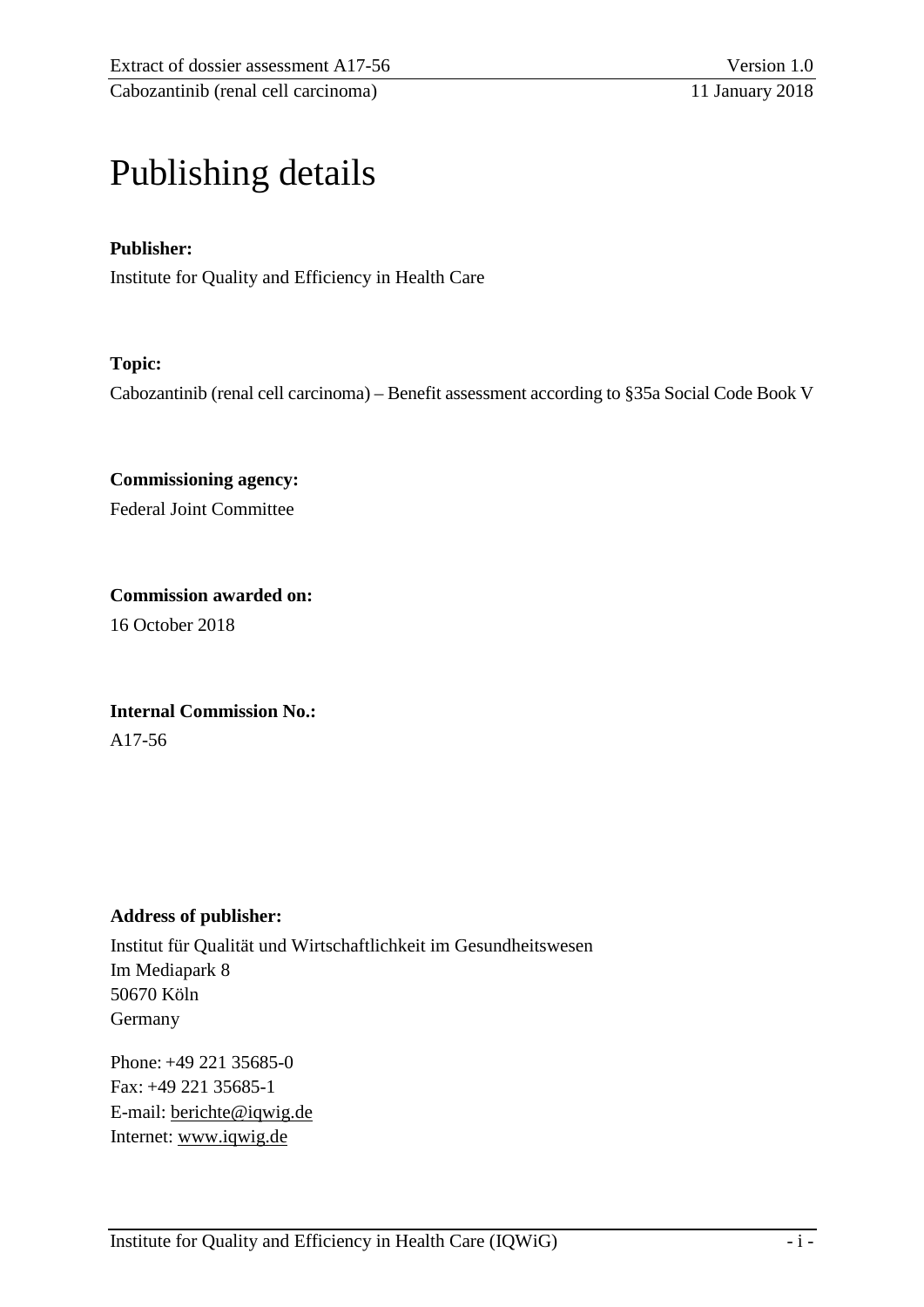#### **Medical and scientific advice:**

**Ingo Schmidt-Wolf, University Hospital Bonn, Germany, Germany** 

IQWiG thanks the medical and scientific advisor for his contribution to the dossier assessment. However, the advisor was not involved in the actual preparation of the dossier assessment. The responsibility for the contents of the dossier assessment lies solely with IQWiG.

#### **IQWiG employees involved in the dossier assessment:**

- **Anne Hüning**
- Ulrich Grouven
- **Tatjana Hermanns**
- Petra Kohlepp
- **Miriam Luhnen**
- Sonja Schiller
- **Ulrike Seay**
- Beate Wieseler

**Keywords:** cabozantinib, carcinoma – renal cell, benefit assessment, NCT01865747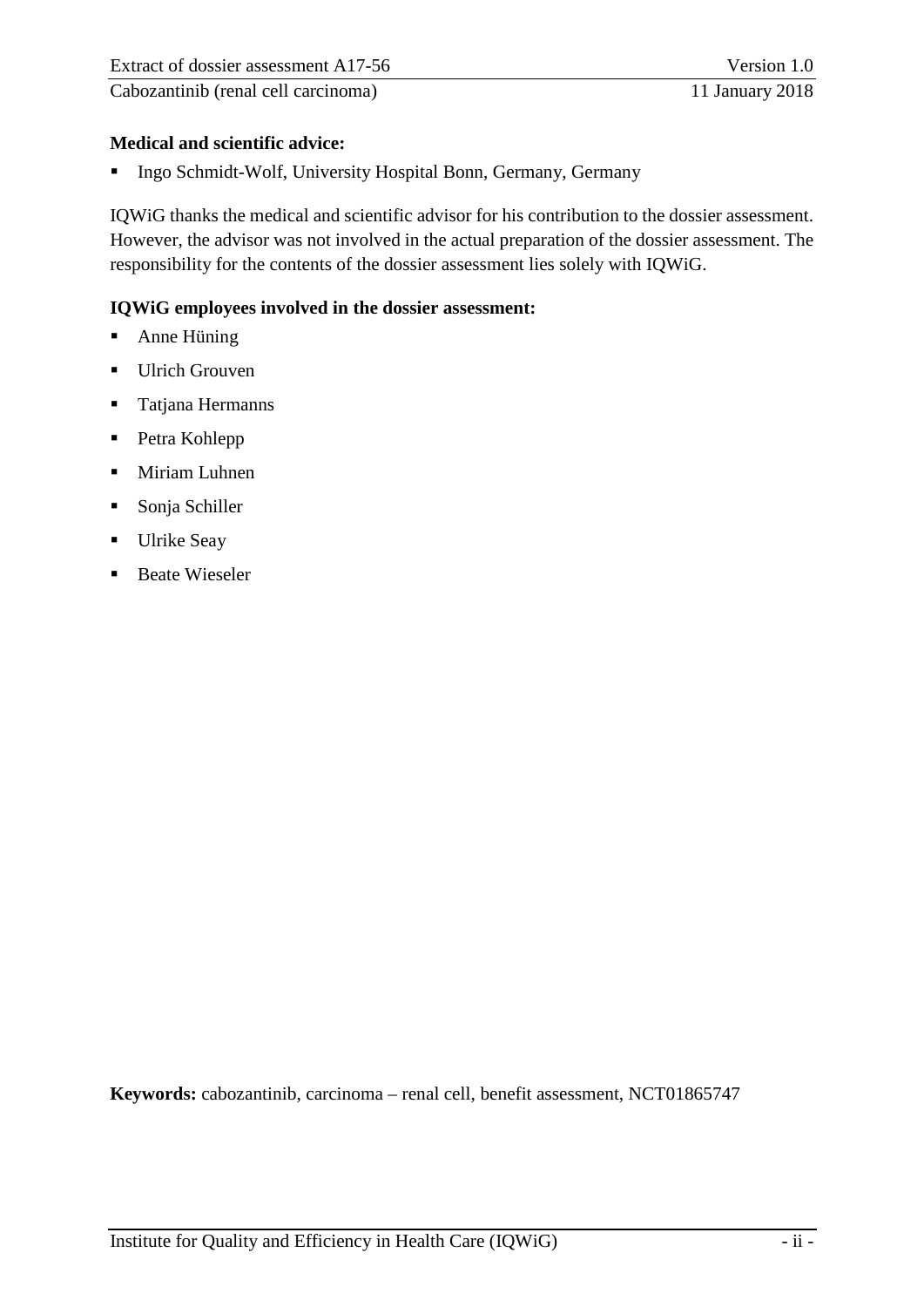## Table of contents

#### Page

| $\mathbf{2}$  |       |  |
|---------------|-------|--|
| 2.1           |       |  |
| 2.2           |       |  |
| 2.3           |       |  |
|               | 2.3.1 |  |
|               | 2.3.2 |  |
| $2.4^{\circ}$ |       |  |
|               | 2.4.1 |  |
|               | 2.4.2 |  |
|               | 2.4.3 |  |
|               | 2.4.4 |  |
|               |       |  |
|               | 2.5.1 |  |
|               | 2.5.2 |  |
|               |       |  |
|               |       |  |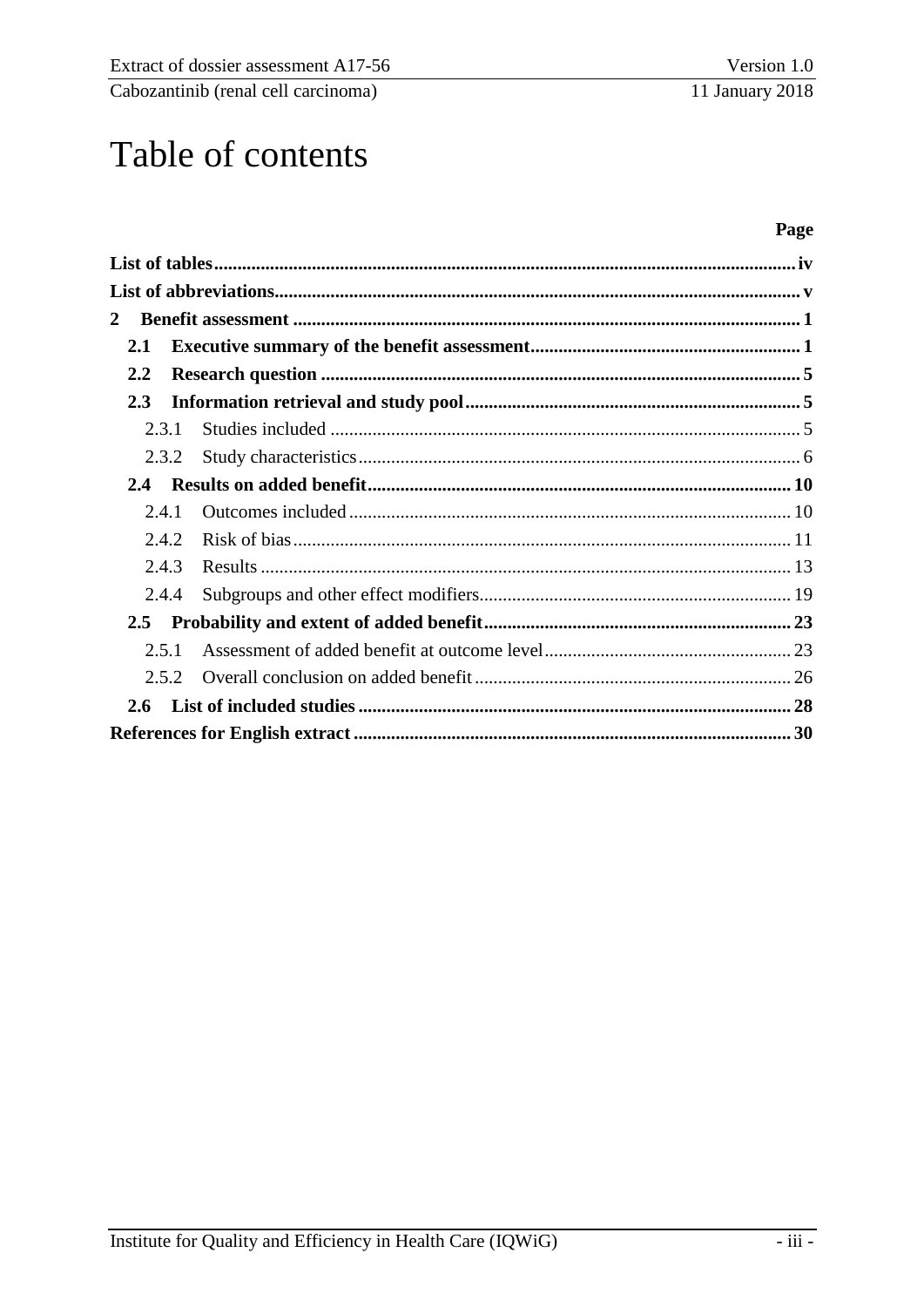#### <span id="page-4-0"></span>List of tables<sup>2</sup>

| Table 5: Study pool - RCT, direct comparison: cabozantinib vs. everolimus 6                               |
|-----------------------------------------------------------------------------------------------------------|
| Table 6: Characteristics of the study population - RCT, direct comparison: cabozantinib<br>vs. everolimus |
| Table 7: Information on the course of the study $- RCT$ , direct comparison: cabozantinib                 |
| Table 8: Risk of bias at study level – RCT, direct comparison: cabozantinib vs.                           |
| Table 9: Matrix of outcomes - RCT, direct comparison: cabozantinib vs. everolimus 11                      |
| Table 10: Risk of bias at study and outcome level - RCT, direct comparison: cabozantinib                  |
| Table 11: Results - RCT, direct comparison: cabozantinib vs. everolimus  14                               |
| Table 12: Results (health status, symptoms) – RCT, direct comparison: cabozantinib vs.                    |
| Table 13: Subgroups (health status, symptoms) – RCT, direct comparison: cabozantinib                      |
| Table 14: Subgroups (severe AEs [CTCAE grade $\geq$ 3]) – RCT, direct comparison:                         |
| Table 15: Extent of added benefit at outcome level: cabozantinib vs. everolimus 25                        |
| Table 16: Positive and negative effects from the assessment of cabozantinib in                            |
|                                                                                                           |

<u>.</u>

<span id="page-4-1"></span><sup>&</sup>lt;sup>2</sup> Table numbers start with "2" as numbering follows that of the full dossier assessment.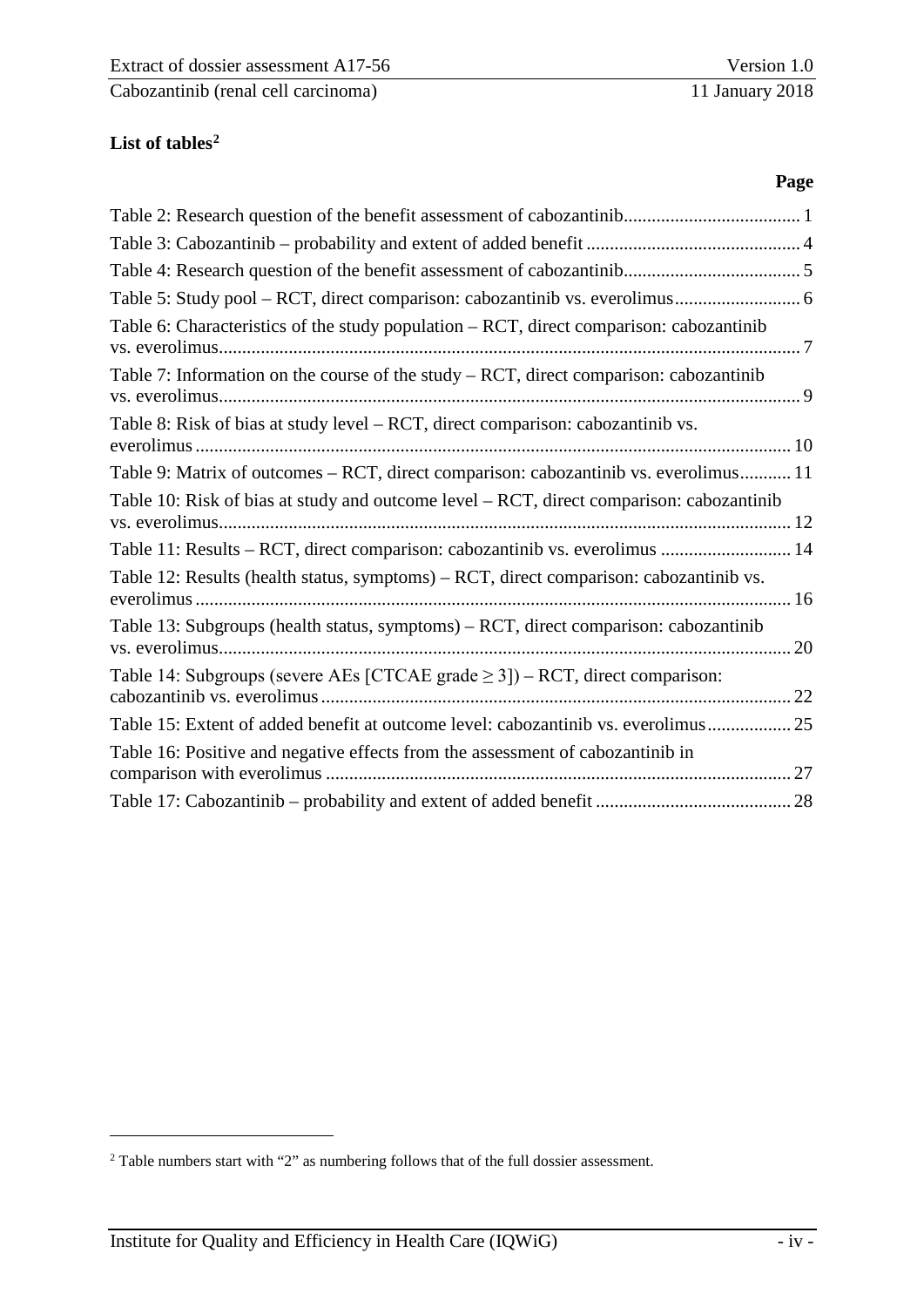#### <span id="page-5-0"></span>**List of abbreviations**

| <b>Abbreviation</b> | <b>Meaning</b>                                                                                                            |
|---------------------|---------------------------------------------------------------------------------------------------------------------------|
| <b>ACT</b>          | appropriate comparator therapy                                                                                            |
| AE                  | adverse event                                                                                                             |
| CI                  | confidence interval                                                                                                       |
| <b>CTCAE</b>        | <b>Common Terminology Criteria for Adverse Events</b>                                                                     |
| eCRF                | electronic case report form                                                                                               |
| $EQ-5D$             | European Quality of Life-5 Dimensions                                                                                     |
| <b>FKSI-DRS</b>     | Functional Assessment of Cancer Therapy – Kidney Symptom<br>Index – Disease-Related Symptoms                              |
| $G-BA$              | Gemeinsamer Bundesausschuss (Federal Joint Committee)                                                                     |
| IQWiG               | Institut für Qualität und Wirtschaftlichkeit im Gesundheitswesen<br>(Institute for Quality and Efficiency in Health Care) |
| PT                  | Preferred Term                                                                                                            |
| <b>RCT</b>          | randomized controlled trial                                                                                               |
| <b>SAE</b>          | serious adverse event                                                                                                     |
| <b>SGB</b>          | Sozialgesetzbuch (Social Code Book)                                                                                       |
| <b>SOC</b>          | <b>System Organ Class</b>                                                                                                 |
| <b>VAS</b>          | visual analogue scale                                                                                                     |
| <b>VEGF</b>         | vascular endothelial growth factor                                                                                        |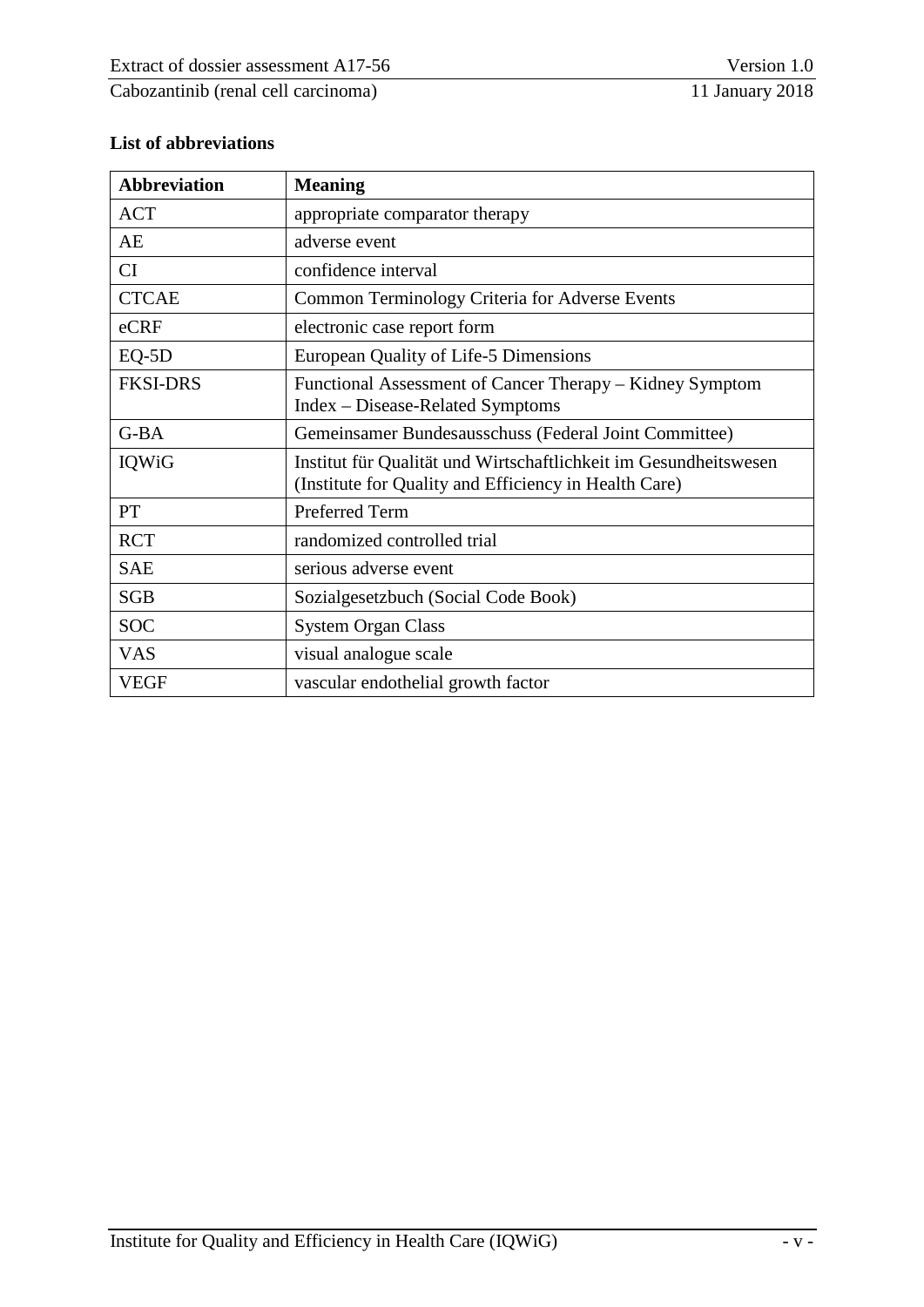#### <span id="page-6-0"></span>**2 Benefit assessment**

#### <span id="page-6-1"></span>**2.1 Executive summary of the benefit assessment**

#### **Background**

In accordance with §35a Social Code Book (SGB) V, the Federal Joint Committee (G-BA) commissioned the Institute for Quality and Efficiency in Health Care (IQWiG) to assess the benefit of the drug cabozantinib. The assessment was based on a dossier compiled by the pharmaceutical company (hereinafter referred to as "the company"). The dossier was sent to IQWiG on 16 October 2017.

#### **Research question**

The aim of the present report was to assess the added benefit of cabozantinib in comparison with the appropriate comparator therapy (ACT) in adults with advanced renal cell carcinoma following prior vascular endothelial growth factor (VEGF)-targeted therapy.

For the benefit assessment, the research question presented in [Table](#page-6-2) 2 resulted from the ACT specified by the G-BA.

| <b>Research</b><br>question                                                                                                                                                                                                                                             | <b>Therapeutic indication</b>                                                      | $ACT^a$                 |  |
|-------------------------------------------------------------------------------------------------------------------------------------------------------------------------------------------------------------------------------------------------------------------------|------------------------------------------------------------------------------------|-------------------------|--|
|                                                                                                                                                                                                                                                                         | Adults with advanced renal cell carcinoma following prior<br>VEGF-targeted therapy | Nivolumab or everolimus |  |
| a: Presentation of the respective ACT specified by the G-BA. In cases where the company, because of the<br>G-BA's specification of the ACT, could choose a comparator therapy from several options, the respective<br>choice of the company is printed in <b>bold</b> . |                                                                                    |                         |  |
| ACT: appropriate comparator therapy; G-BA: Federal Joint Committee; VEGF: vascular endothelial growth<br>factor                                                                                                                                                         |                                                                                    |                         |  |

<span id="page-6-2"></span>

| Table 2: Research question of the benefit assessment of cabozantinib |  |
|----------------------------------------------------------------------|--|
|----------------------------------------------------------------------|--|

The company followed the G-BA's specification of the ACT and chose everolimus from the options presented. The assessment was conducted in comparison with the ACT specified by the G-BA. The assessment was conducted by means of patient-relevant outcomes on the basis of the data provided by the company in the dossier.

#### **Results**

#### *Study characteristics*

The study pool for the benefit assessment of cabozantinib in comparison with everolimus consisted of the study METEOR. This is a randomized, open-label, active-controlled approval study on the comparison of cabozantinib and everolimus. The presented METEOR study had already been presented for the first assessment of cabozantinib in the therapeutic indication of renal cell carcinoma.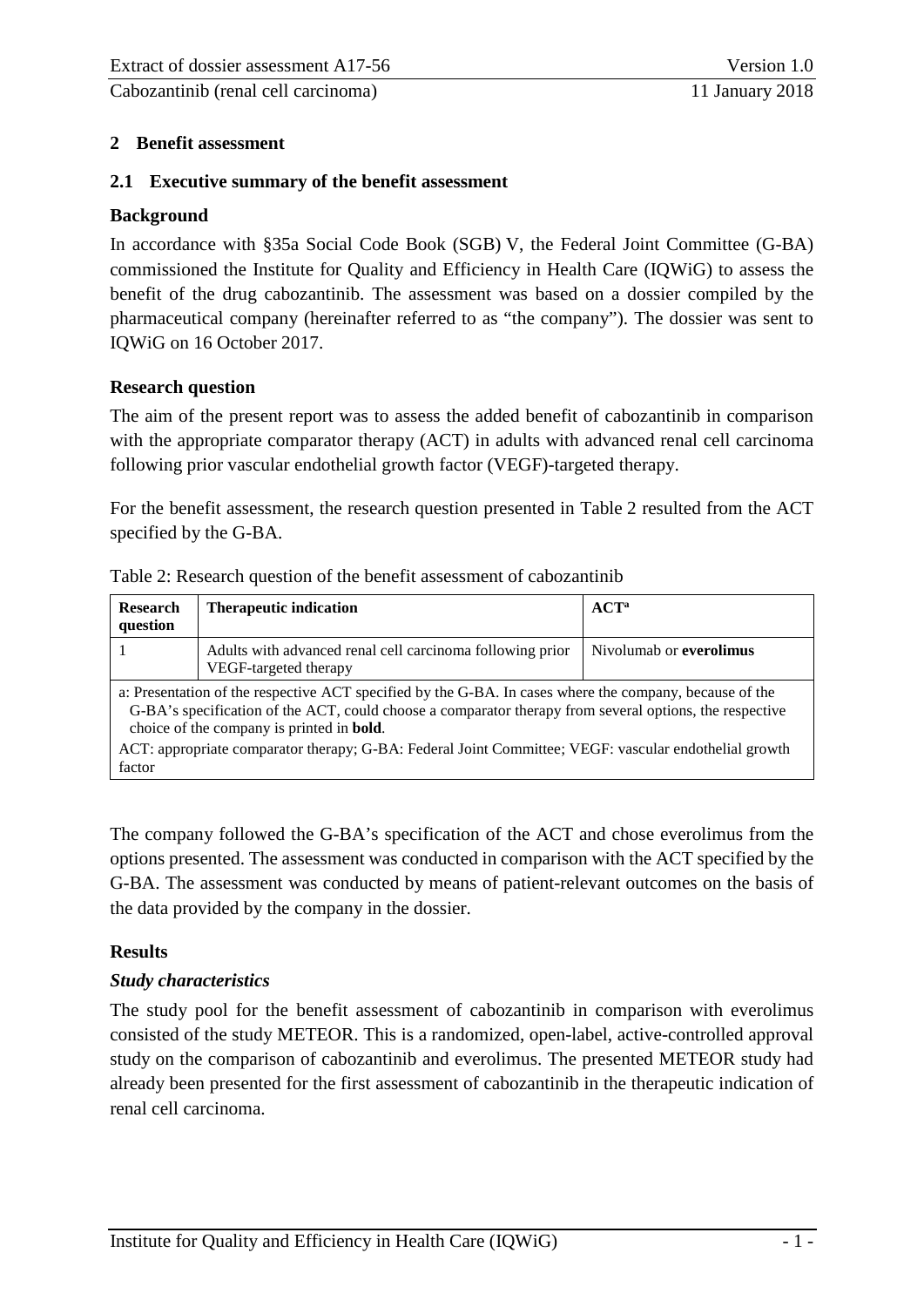The final analysis of overall survival in the METEOR study was planned after 408 events and was reached with the data cut-off from 2 October 2016.

#### *Risk of bias*

The risk of bias at study level for the METEOR study was rated as low.

The risk of bias for the outcome "overall survival" was rated as low. The risk of bias was rated as high for the following outcomes: symptoms (Functional Assessment of Cancer Therapy – Kidney Symptom Index – Disease-Related Symptoms [FKSI-DRS]), health status (European Quality of Life-5 Dimensions visual analogue scale [EQ-5D VAS]), skeletal-related events, serious adverse events (SAEs), severe adverse events (AEs) (Common Terminology Criteria for Adverse Events [CTCAE] grade  $\geq$  3), and specific AEs.

#### *Results*

#### *Mortality*

There was a statistically significant advantage of cabozantinib compared with everolimus for the outcome "overall survival". This resulted in an indication of an added benefit of cabozantinib in comparison with everolimus.

#### *Morbidity*

Skeletal-related events

No statistically significant difference between the treatment arms was shown for the outcome "skeletal-related events" for the composite outcome or for the individual components. Hence there was no hint of an added benefit of cabozantinib in comparison with everolimus; an added benefit is therefore not proven.

Symptoms (FKSI-DRS)

A statistically significant difference in favour of cabozantinib in comparison with everolimus was shown for the outcome "symptoms" (FKSI-DRS). However, the 95% confidence interval (CI) of the standardized mean difference (Hedges' g) was not fully outside the irrelevance range of −0.2 to 0.2. It can therefore not be inferred that the effect is relevant. Hence there was no hint of an added benefit of cabozantinib in comparison with everolimus; an added benefit is therefore not proven.

Health status (EQ-5D VAS)

There was no statistically significant difference between the treatment arms for the outcome "health status" (EQ-5D VAS). However, there was proof of an effect modification by the characteristic "region" for this outcome. There was no statistically significant difference between the treatment arms for patients from the region of Europe. Hence there was no hint of an added benefit of cabozantinib in comparison with everolimus; an added benefit is therefore not proven.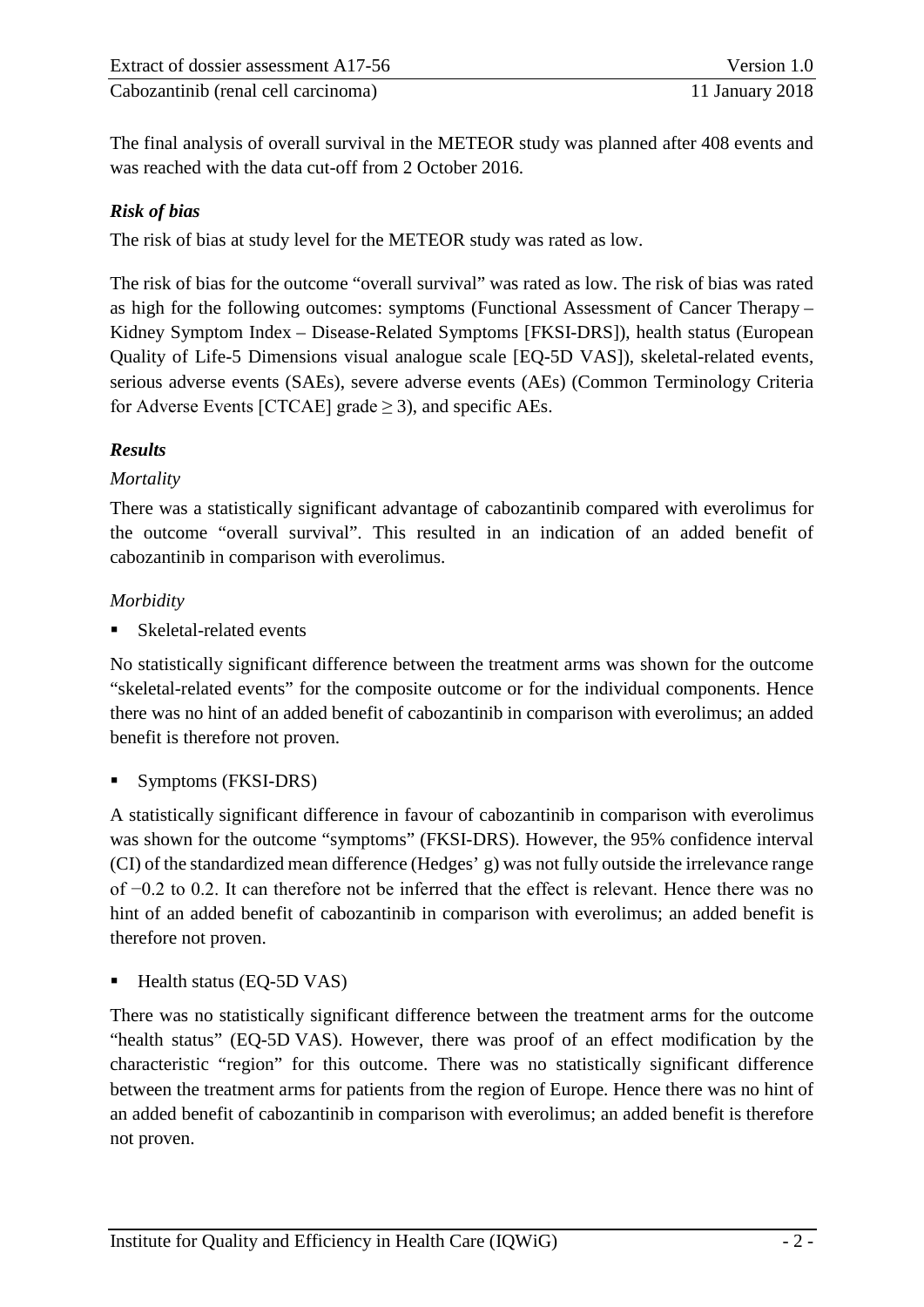#### *Health-related quality of life*

Health-related quality of life was not investigated in the METEOR study. Hence there was no hint of an added benefit of cabozantinib in comparison with everolimus; an added benefit is therefore not proven.

#### *Side effects*

Serious adverse events

There was no statistically significant difference between the treatment arms for the outcome "SAEs". Hence there was no hint of greater or lesser harm from cabozantinib; greater or lesser harm is therefore not proven.

Discontinuation due to adverse events

There were no usable data for the outcome "discontinuation due to AEs". Hence there was no hint of greater or lesser harm from cabozantinib; greater or lesser harm is therefore not proven.

Severe adverse events (CTCAE grade  $\geq$  3)

There was a statistically significant difference to the disadvantage of cabozantinib in comparison with everolimus for the outcome "severe AEs (CTCAE grade  $\geq$  3)".

In addition, there was proof of an effect modification by the characteristic "region" for this outcome. There was a statistically significant disadvantage of cabozantinib compared with everolimus for patients of the region of Europe. This resulted in a hint of greater harm from cabozantinib in comparison with everolimus.

Specific adverse events

A statistically significant advantage of cabozantinib in comparison with everolimus was shown for each of the outcomes "anaemia" and "pneumonitis". Under consideration of the high risk of bias, this resulted in a hint of lesser harm of cabozantinib in comparison with everolimus in each case.

A statistically significant disadvantage of cabozantinib in comparison with everolimus was shown for each of the outcomes "diarrhoea", "hypertension", and "palmar-plantar erythrodysaesthesia syndrome". Under consideration of the high risk of bias, this resulted in a hint of greater harm of cabozantinib in comparison with everolimus in each case.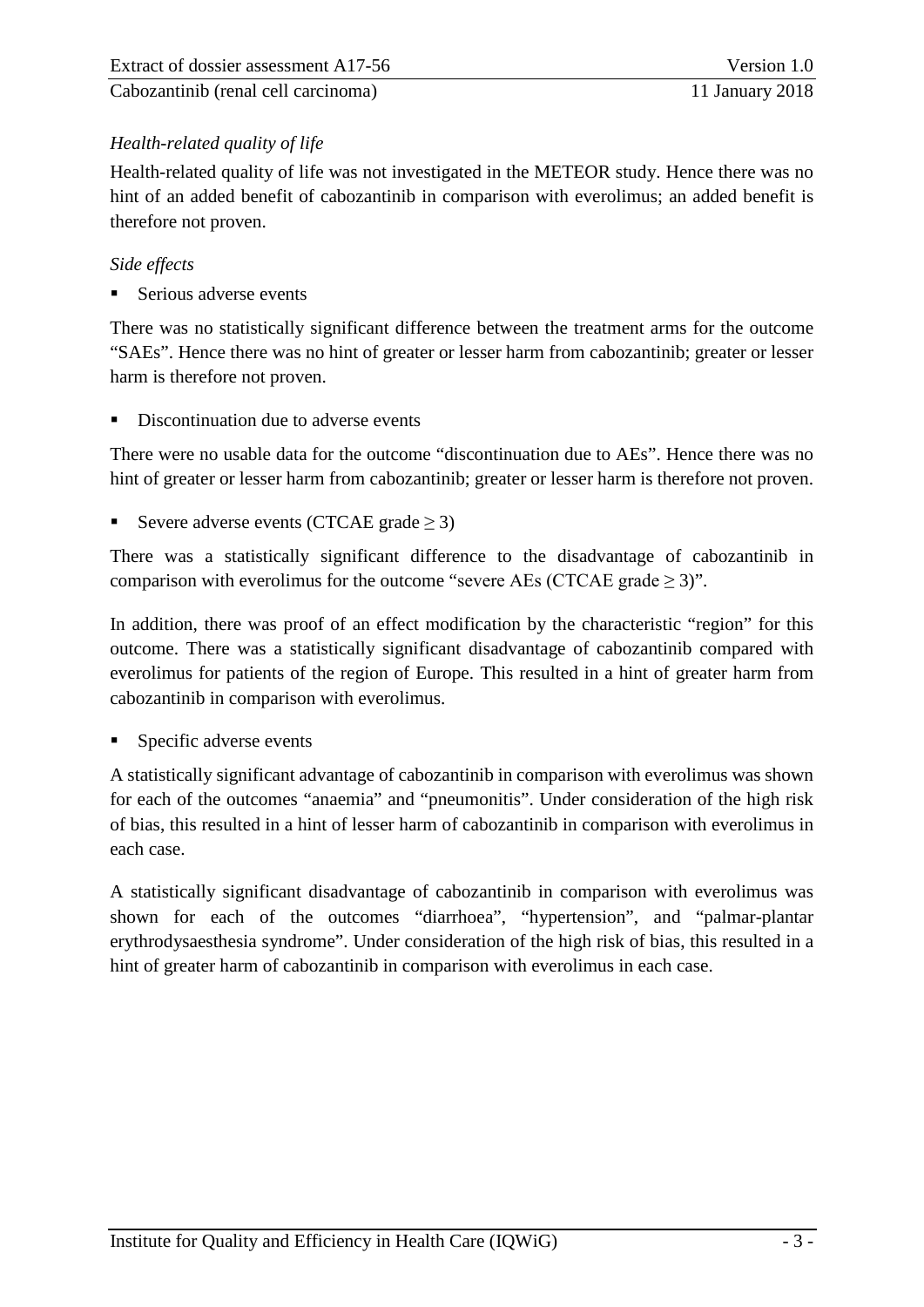#### **Probability and extent of added benefit, patient groups with therapeutically important added benefit[3](#page-9-1)**

On the basis of the results presented, the probability and extent of the added benefit of the drug cabozantinib compared with the ACT is assessed as follows:

The overall assessment of the data showed both positive and negative effects with different certainty of results (indication or hint) for cabozantinib in comparison with everolimus. An indication of a considerable added benefit was shown for the outcome "overall survival". This was accompanied by a hint of considerably greater harm regarding serious/severe side effects (severe AEs [CTCAE grade  $\geq$  3]). In addition, there were several hints both of greater and of lesser harm from cabozantinib in the category of non-serious/non-severe side effects. Due to the greater harm in serious/severe side effects, the extent of the added benefit was downgraded from considerable to minor in the overall assessment.

In summary, there is an indication of a minor added benefit of cabozantinib in comparison with everolimus for patients with advanced renal cell carcinoma following prior VEGF-targeted therapy.

[Table](#page-9-0) 3 presents a summary of the probability and extent of the added benefit of cabozantinib.

| <b>Therapeutic indication</b>                                                                                                                                                                                                                                                                                                                                                                                                                                                                                                                                                   | $ACT^a$                 | Probability and extent of added<br>benefit |  |  |
|---------------------------------------------------------------------------------------------------------------------------------------------------------------------------------------------------------------------------------------------------------------------------------------------------------------------------------------------------------------------------------------------------------------------------------------------------------------------------------------------------------------------------------------------------------------------------------|-------------------------|--------------------------------------------|--|--|
| Adults with advanced renal cell<br>carcinoma following prior VEGF-<br>targeted therapy <sup>b</sup>                                                                                                                                                                                                                                                                                                                                                                                                                                                                             | Nivolumab or everolimus | Indication of minor added benefit          |  |  |
| a: Presentation of the respective ACT specified by the G-BA. In cases where the company, because of the<br>G-BA's specification of the ACT, could choose a comparator therapy from several options, the respective<br>choice of the company is printed in <b>bold</b> .<br>b: The relevant study only included patients with clear-cell metastatic renal cell carcinoma with an ECOG PS<br>of 0 or 1. It remains unclear whether the observed effects can be transferred to patients with ECOG PS $\geq$ 2,<br>with non-clear cell renal cell carcinoma, or without metastases. |                         |                                            |  |  |
| ACT: appropriate comparator therapy; ECOG PS: Eastern Cooperative Oncology Group Performance Status;<br>G-BA: Federal Joint Committee; VEGF: vascular endothelial growth factor                                                                                                                                                                                                                                                                                                                                                                                                 |                         |                                            |  |  |
| The approach for deriving an overall conclusion on the added benefit is a proposal by IQWiG.                                                                                                                                                                                                                                                                                                                                                                                                                                                                                    |                         |                                            |  |  |

#### <span id="page-9-0"></span>Table 3: Cabozantinib – probability and extent of added benefit

The approach for deriving an overall conclusion on the added benefit is a proposal by IQWiG. The G-BA decides on the added benefit.

-

<span id="page-9-1"></span><sup>&</sup>lt;sup>3</sup> On the basis of the scientific data analysed, IQWiG draws conclusions on the (added) benefit or harm of an intervention for each patient-relevant outcome. Depending on the number of studies analysed, the certainty of their results, and the direction and statistical significance of treatment effects, conclusions on the probability of (added) benefit or harm are graded into 4 categories: (1) "proof", (2) "indication", (3) "hint", or (4) none of the first 3 categories applies (i.e., no data available or conclusions 1 to 3 cannot be drawn from the available data). The extent of added benefit or harm is graded into 3 categories: (1) major, (2) considerable, (3) minor (in addition, 3 further categories may apply: non-quantifiable extent of added benefit, added benefit not proven, or less benefit). For further details see [1,2].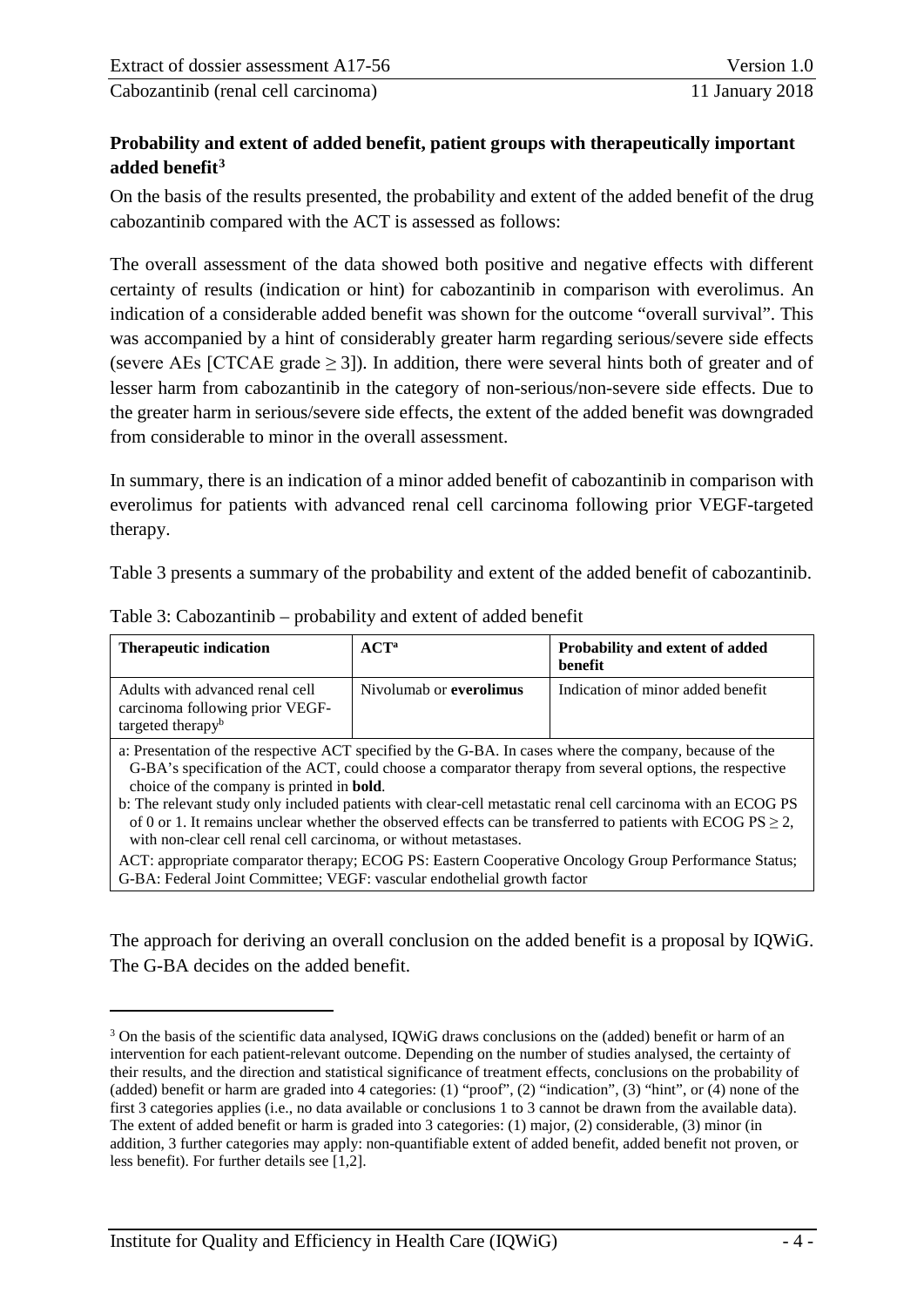#### <span id="page-10-0"></span>**2.2 Research question**

The aim of the present report was to assess the added benefit of cabozantinib in comparison with the ACT in adults with advanced renal cell carcinoma following prior VEGF-targeted therapy.

For the benefit assessment, the research question presented in [Table](#page-10-3) 4 resulted from the ACT specified by the G-BA.

<span id="page-10-3"></span>

| Table 4: Research question of the benefit assessment of cabozantinib |  |
|----------------------------------------------------------------------|--|
|----------------------------------------------------------------------|--|

| <b>Research</b><br>question                                                                                                                                                                                                                                             | <b>Therapeutic indication</b>                                                      | $ACT^a$                 |  |  |
|-------------------------------------------------------------------------------------------------------------------------------------------------------------------------------------------------------------------------------------------------------------------------|------------------------------------------------------------------------------------|-------------------------|--|--|
|                                                                                                                                                                                                                                                                         | Adults with advanced renal cell carcinoma following prior<br>VEGF-targeted therapy | Nivolumab or everolimus |  |  |
| a: Presentation of the respective ACT specified by the G-BA. In cases where the company, because of the<br>G-BA's specification of the ACT, could choose a comparator therapy from several options, the respective<br>choice of the company is printed in <b>bold</b> . |                                                                                    |                         |  |  |
| ACT: appropriate comparator therapy; G-BA: Federal Joint Committee; VEGF: vascular endothelial growth<br>factor                                                                                                                                                         |                                                                                    |                         |  |  |

The company followed the G-BA's specification of the ACT and chose everolimus from the options presented. The assessment was conducted in comparison with the ACT specified by the G-BA. The assessment was conducted by means of patient-relevant outcomes on the basis of the data provided by the company in the dossier.

#### <span id="page-10-1"></span>**2.3 Information retrieval and study pool**

The study pool of the assessment was compiled on the basis of the following information:

Sources of the company in the dossier:

- study list on cabozantinib (status: 17 July 2017)
- bibliographical literature search on cabozantinib (last search on 19 July 2017)
- search in trial registries for studies on cabozantinib (last search on 17 July 2017)

To check the completeness of the study pool:

search in trial registries for studies on cabozantinib (last search on 3 November 2017)

The check identified no additional relevant study.

#### <span id="page-10-2"></span>**2.3.1 Studies included**

The study listed in the following table was included in the benefit assessment.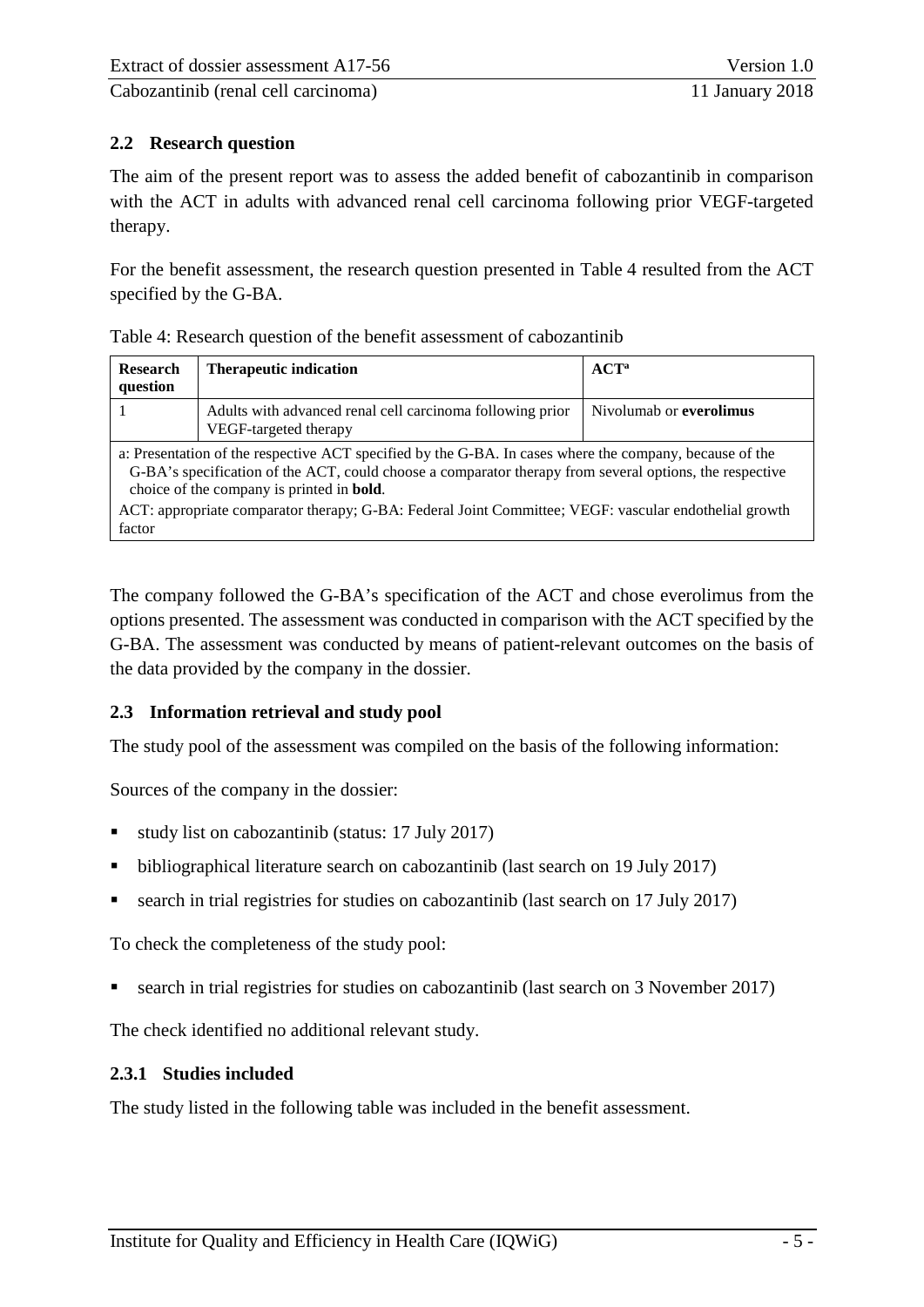| <b>Study</b>                                                                                                                                                                                                                                    | <b>Study category</b>                            |                              |                   |  |
|-------------------------------------------------------------------------------------------------------------------------------------------------------------------------------------------------------------------------------------------------|--------------------------------------------------|------------------------------|-------------------|--|
|                                                                                                                                                                                                                                                 | Study for approval of the<br>drug to be assessed | Sponsored study <sup>a</sup> | Third-party study |  |
|                                                                                                                                                                                                                                                 | (yes/no)                                         | (yes/no)                     | (yes/no)          |  |
| NCT01865747<br>(METEOR <sup>b</sup> )                                                                                                                                                                                                           | Yes                                              | <b>Yes</b>                   | No.               |  |
| a: Exelixis sponsors the study and has transferred the approval and marketing rights for Europe to the company<br>Ipsen Pharma responsible for the dossier.<br>b: In the following tables, the study is referred to with this abbreviated form. |                                                  |                              |                   |  |
| RCT: randomized controlled trial; vs.: versus                                                                                                                                                                                                   |                                                  |                              |                   |  |

<span id="page-11-1"></span>Table 5: Study pool – RCT, direct comparison: cabozantinib vs. everolimus

The study pool for the benefit assessment of cabozantinib in comparison with everolimus consisted of the RCT METEOR and concurred with that of the company. The company had already presented the METEOR study for the first assessment of cabozantinib (A16-69) [3]; hence hereinafter this assessment is referred to if appropriate.

Section [2.6](#page-33-0) contains a reference list for the study included.

#### <span id="page-11-0"></span>**2.3.2 Study characteristics**

The presented METEOR study had already been presented for the first assessment of cabozantinib in the therapeutic indication of renal cell carcinoma. Detailed characteristics of the study and of the interventions as well as information on the planned duration of follow-up can be found in dossier assessment A16-69 [3].

The final analysis of overall survival in the METEOR study was planned after 408 events and was reached with the data cut-off from 2 October 2016. Due to the follow-up observation period, the METEOR study is ongoing. The results of the data cut-off from 2 October 2016 were used for the benefit assessment.

#### **Patient characteristics**

[Table](#page-12-0) 6 shows the characteristics of the patients in the study included.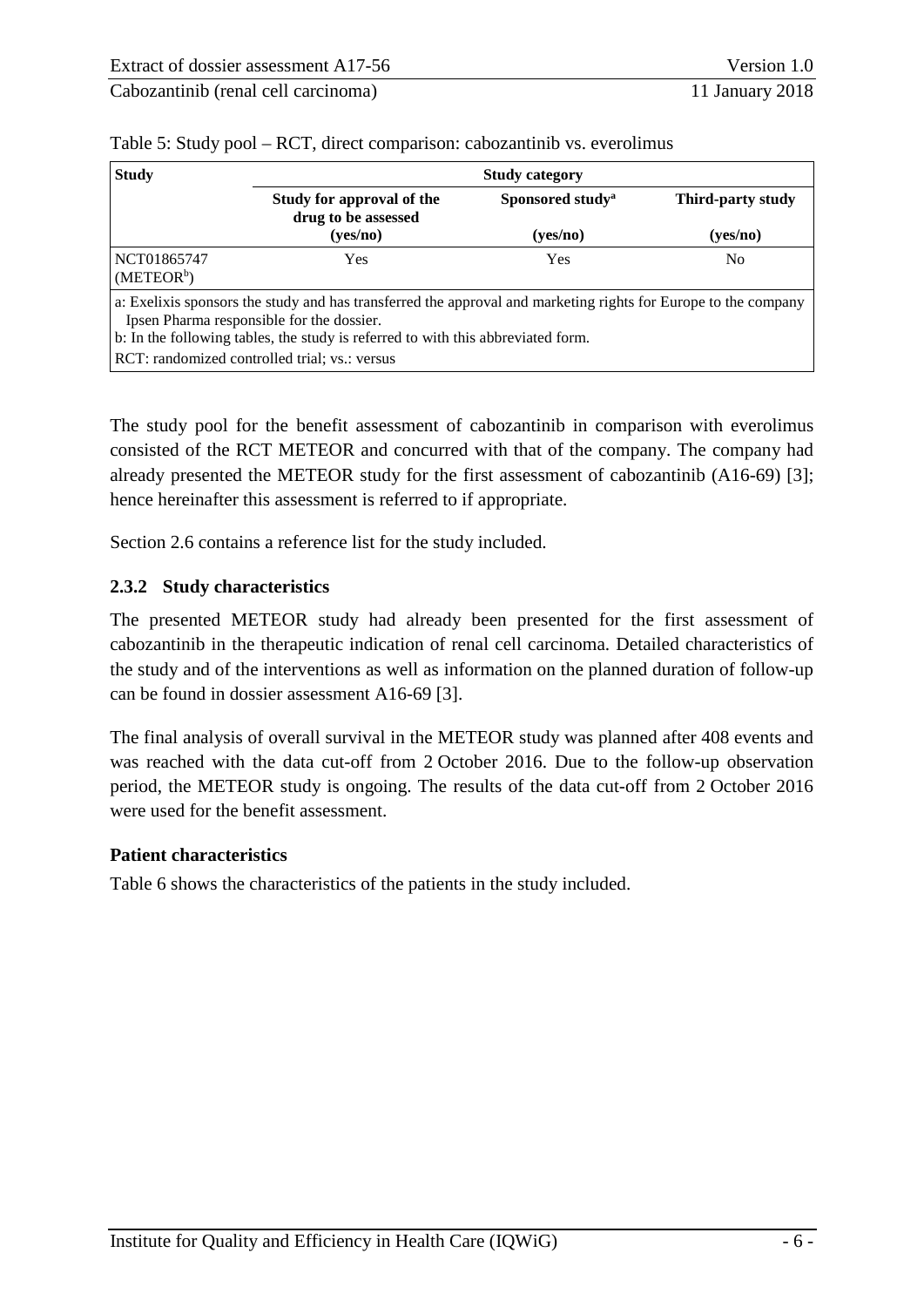<span id="page-12-0"></span>Table 6: Characteristics of the study population – RCT, direct comparison: cabozantinib vs.

| everolimus                                                                                                                                   |                    |                     |
|----------------------------------------------------------------------------------------------------------------------------------------------|--------------------|---------------------|
| <b>Study</b>                                                                                                                                 | Cabozantinib       | <b>Everolimus</b>   |
| <b>Characteristics</b>                                                                                                                       |                    |                     |
| Category                                                                                                                                     |                    |                     |
| <b>METEOR</b>                                                                                                                                | $N^a = 330$        | $N^a = 328$         |
| Age [years], mean (SD)                                                                                                                       | 62(10)             | 61(11)              |
| Sex [F/M], %                                                                                                                                 | 23/77              | 26/73               |
| Ethnicity, n (%)                                                                                                                             |                    |                     |
| White                                                                                                                                        | 269 (82)           | 263 (80)            |
| Non-white                                                                                                                                    | 46(14)             | 42(13)              |
| No data                                                                                                                                      | 15(4.5)            | 23(7 <sup>b</sup> ) |
| Region, $n$ $%$                                                                                                                              |                    |                     |
| Europe                                                                                                                                       | 167(51)            | 153 (47)            |
| North America                                                                                                                                | 118 (36)           | 122(37)             |
| Asia-Pacific                                                                                                                                 | 39(12)             | 47(14)              |
| South America                                                                                                                                | 6(1.8)             | 6(1.8)              |
| Number of prior VEGF-targeted TKI therapies, n (%)                                                                                           |                    |                     |
| 1                                                                                                                                            | 235(71)            | 229 (70)            |
| $\overline{2}$                                                                                                                               | 84 (25)            | 91 (28)             |
| $\geq 3$                                                                                                                                     | 11(3.3)            | 8(2.4)              |
| Number of prior VEGF-targeted TKI therapies,<br>median [min; max]                                                                            | $1.0$ [1; 3]       | $1.0$ [1; 4]        |
| Number of prior systemic antineoplastic therapies,<br>median [min; max]                                                                      | 1.0 [1; 6]         | $1.0$ [1; 7]        |
| Time between first diagnosis and randomization<br>[years], median [min; max]                                                                 | 2.8 [0; 30]        | $2.5$ [0; 33]       |
| Time from radiographic progression between<br>initiation of prior VEGF-targeted TKI therapy and<br>randomization [months], median [min; max] | $1.02$ [0.1; 39.7] | $1.25$ [0.1; 45.0]  |
| Disease stage                                                                                                                                |                    |                     |
| Stage IV                                                                                                                                     | 272 (82)           | 287 (88)            |
| Stage III                                                                                                                                    | 34(10)             | 24(7.3)             |
| Unknown or missing                                                                                                                           | 24(7.3)            | $17(5.2^b)$         |
| Number of organs with metastases, n (%)                                                                                                      |                    |                     |
| $\mathbf{1}$                                                                                                                                 | 59(18)             | 56 (17)             |
| $\sqrt{2}$                                                                                                                                   | 101(31)            | 77(23)              |
| $\geq 3$                                                                                                                                     | 168(51)            | 190 (58)            |
| No data                                                                                                                                      | 2(0.6)             | 5(1.5)              |
|                                                                                                                                              |                    | (continued)         |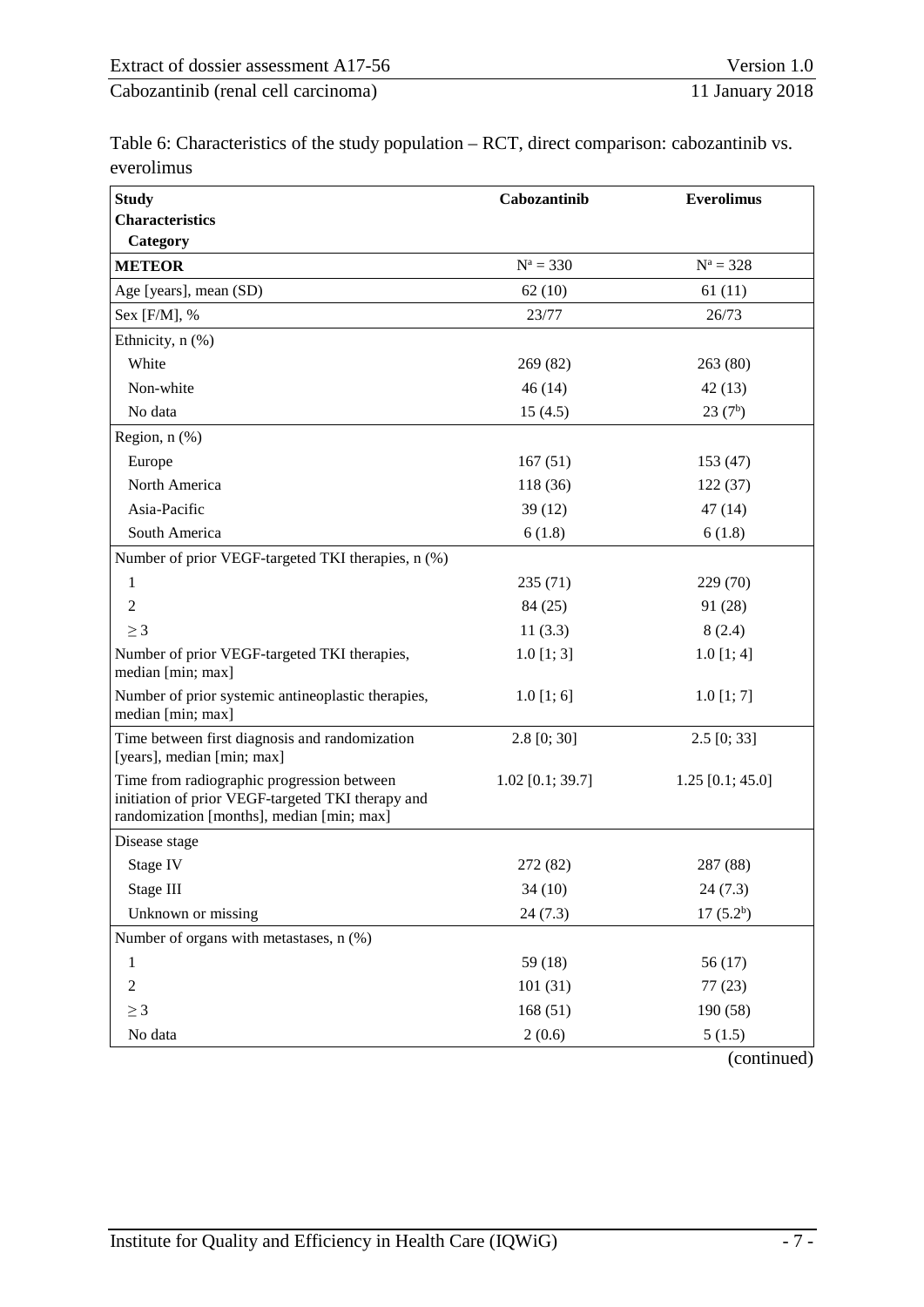Table [6: Characteristics of the study population –](#page-12-0) RCT, direct comparison: cabozantinib vs. [everolimus](#page-12-0) (continued)

| <b>Study</b>                                     | Cabozantinib    | <b>Everolimus</b> |
|--------------------------------------------------|-----------------|-------------------|
| <b>Characteristics</b>                           |                 |                   |
| Category                                         |                 |                   |
| <b>METEOR</b>                                    | $N^a = 330$     | $N^a = 328$       |
| MSKCC score at the start of the study, n (%)     |                 |                   |
| Favourable (0)                                   | 150(45)         | 150 (46)          |
| Intermediate (1)                                 | 139 (42)        | 135(41)           |
| Poor $(2-3)$                                     | 41(12)          | 43(13)            |
| Heng criterion (number of risk factors), n (%)   |                 |                   |
| Low risk $(0)$                                   | 66(20)          | 62(19)            |
| Intermediate risk $(1-2)$                        | 210(64)         | 214(65)           |
| High risk $(3-6)$                                | 54(16)          | 52(16)            |
| ECOG PS calculated from Karnofsky status         |                 |                   |
| $\boldsymbol{0}$                                 | 226(68)         | 216(66)           |
| 1                                                | 104(32)         | 112 $(34.1b)$     |
| $\geq 2$                                         | 0(0)            | 0(0)              |
| Smoker, n (%)                                    |                 |                   |
| Never                                            | 136(41)         | 149(45)           |
| Former                                           | 155(47)         | 143 (44)          |
| Current                                          | 37(11)          | 33(10)            |
| Unknown                                          | 2(0.6)          | 3(0.9)            |
| Treatment discontinuation <sup>c</sup> , $n$ (%) | $294(89)^{d}$   | 320 $(98)^d$      |
| Study discontinuation <sup>c</sup> , $n$ (%)     | $17(5.2)^{b,e}$ | $25(7.6)^{b, e}$  |

a: Number of randomized patients. Data that are based on other patient numbers are marked in the corresponding line if the deviation is relevant.

b: Institute's calculation.

c: Third data cut-off (2 October 2016).

d: Mainly due to disease progression (cabozantinib:  $n = 183$ ; everolimus:  $n = 197$ ).

e: Including withdrawal of informed consent (cabozantinib:  $n = 10$ ; everolimus:  $n = 18$ ), lost to follow-up (cabozantinib:  $n = 4$ ; everolimus:  $n = 5$ ), and other reasons (cabozantinib:  $n = 3$ ; everolimus:  $n = 2$ ).

ECOG PS: Eastern Cooperative Oncology Group Performance Status; F: female; M: male; max: maximum; min: minimum; MSKCC: Memorial Sloan Kettering Cancer Center; n: number of patients in the category; N: number of randomized patients; RCT: randomized controlled trial; SD: standard deviation; TKI: tyrosine kinase inhibitor; VEGF: vascular endothelial growth factor; vs.: versus

The demographic and disease-specific patient characteristics were sufficiently comparable between the 2 study arms.

At the time point of the final data cut-off (2 October 2016), 294 patients in the cabozantinib arm and 320 patients in the everolimus arm had discontinued the study treatment. In both arms, the main reason for treatment discontinuation was disease progression (in each arm, about 62% of all discontinuations).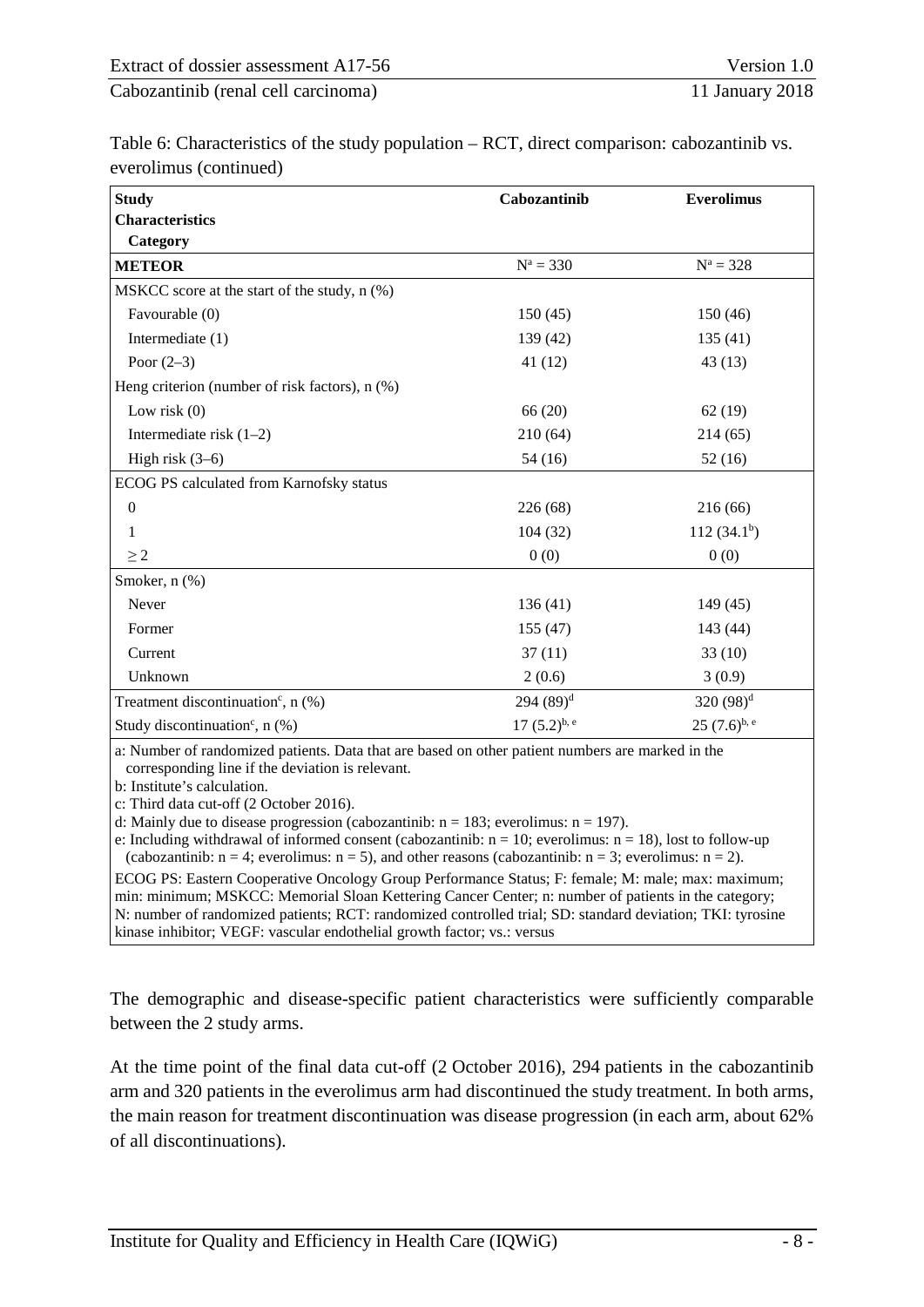[Table](#page-14-0) 7 shows the median treatment duration of the patients and the observation period for individual outcomes.

<span id="page-14-0"></span>Table 7: Information on the course of the study – RCT, direct comparison: cabozantinib vs. everolimus

| <b>Study</b>                                                                                                                                      | Cabozantinib                                           | <b>Everolimus</b> |  |  |  |
|---------------------------------------------------------------------------------------------------------------------------------------------------|--------------------------------------------------------|-------------------|--|--|--|
| Time point                                                                                                                                        |                                                        |                   |  |  |  |
| Duration of the study phase                                                                                                                       |                                                        |                   |  |  |  |
| <b>Outcome category</b>                                                                                                                           |                                                        |                   |  |  |  |
| <b>METEOR</b>                                                                                                                                     | $N = 331^a$                                            | $N = 322^a$       |  |  |  |
| Third data cut-off (2 October 2016)                                                                                                               |                                                        |                   |  |  |  |
| Treatment duration $[$ months $]$ <sup>b</sup>                                                                                                    |                                                        |                   |  |  |  |
| Median [min; max]                                                                                                                                 | 8.3 [0.3; 36.9]                                        | 4.4 $[0.2; 32.2]$ |  |  |  |
| Mean $(SD)$                                                                                                                                       | 11.2(8.2)                                              | 6.8(6.5)          |  |  |  |
| Observation period [months]                                                                                                                       |                                                        |                   |  |  |  |
| Overall survival                                                                                                                                  |                                                        | ND                |  |  |  |
| Morbidity                                                                                                                                         |                                                        | ND                |  |  |  |
| Health-related quality of life                                                                                                                    | No patient-relevant outcomes of this category recorded |                   |  |  |  |
| Side effects                                                                                                                                      |                                                        | ND                |  |  |  |
| a: One patient randomized to everolimus received treatment with cabozantinib.<br>b: Institute's calculation from weeks.                           |                                                        |                   |  |  |  |
| max: maximum; min: minimum; N: number of analysed patients; ND: no data; RCT: randomized controlled<br>trial; SD: standard deviation; vs.: versus |                                                        |                   |  |  |  |

At the time point of the final data cut-off (2 October 2016), the median treatment duration was almost twice as long in the cabozantinib arm as in the everolimus arm (8.3 months vs. 4.4 months). No information on observation period was available for the outcomes of the categories "overall survival", "morbidity" and "side effects". The observation period can differ between the individual outcomes because of the different criteria for follow-up (see dossier assessment A16-69 [3]). This particularly applies to the observation periods for the outcomes on side effects because they were only recorded for the time period of treatment (plus 30 [+ 14] days).

[Table](#page-15-2) 8 shows the risk of bias at study level.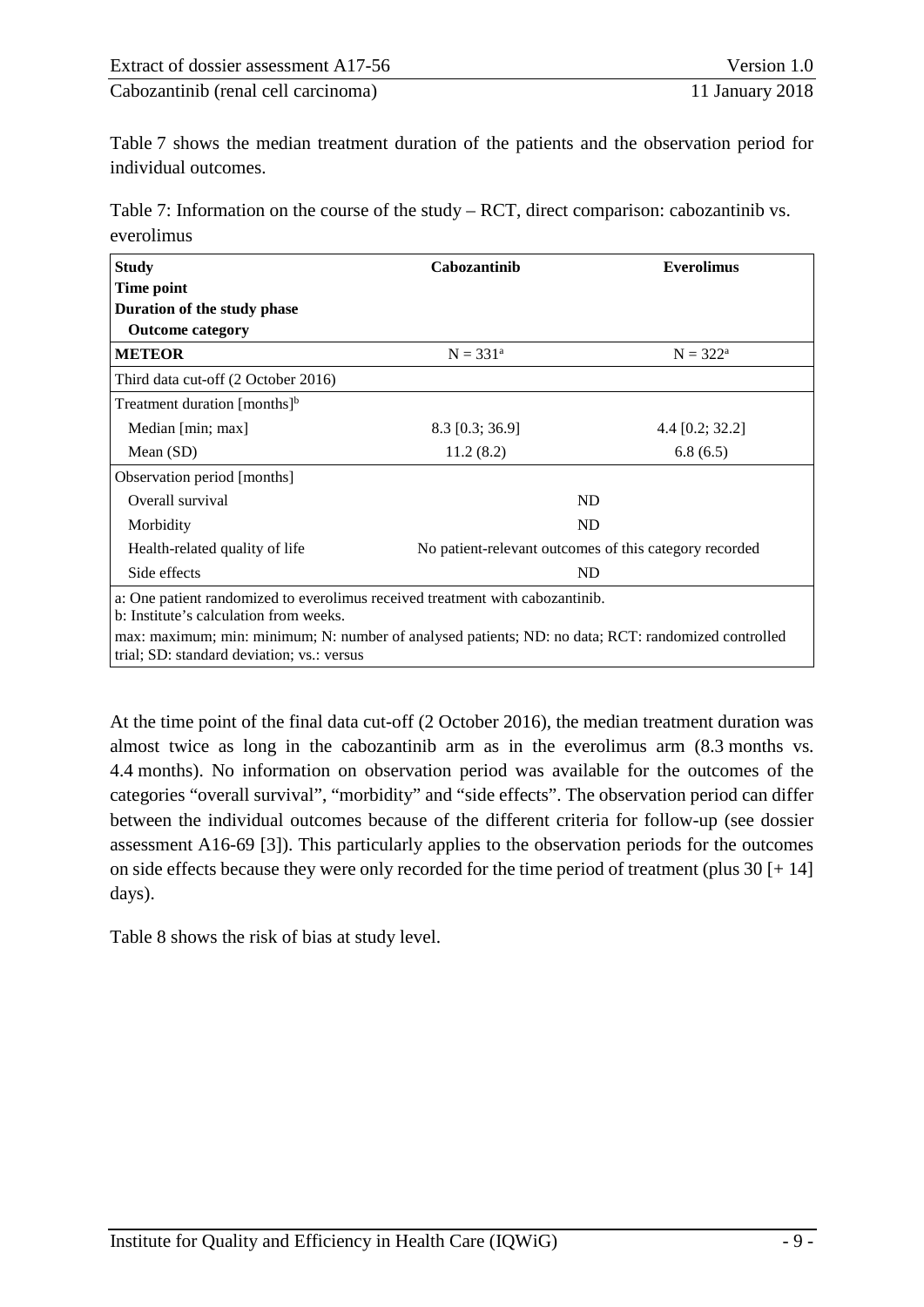| <b>Study</b>  |                                                              |     |           | <b>Blinding</b> |                  |                  |                             |  |  |  |
|---------------|--------------------------------------------------------------|-----|-----------|-----------------|------------------|------------------|-----------------------------|--|--|--|
|               | Ē<br>ω<br>Ò<br>ran<br>gen<br>nce<br>ūai<br>ᇹ<br>ō<br>ð<br>95 |     | 5<br>Pati | ळ<br>eating     | ⊆<br>ă<br>흚<br>≃ | e<br>additi<br>Z | ळ<br>ಡ<br>bias<br>Risk<br>g |  |  |  |
| <b>METEOR</b> | Yes                                                          | Yes | No        | No              | Yes              | Yes              | Low                         |  |  |  |
|               | RCT: randomized controlled trial; vs.: versus                |     |           |                 |                  |                  |                             |  |  |  |

<span id="page-15-2"></span>Table 8: Risk of bias at study level – RCT, direct comparison: cabozantinib vs. everolimus

The risk of bias at study level for the METEOR study was rated as low. This concurs with the company's assessment.

Limitations resulting from the open-label study design are described with the outcome-specific risk of bias in Section [2.4.](#page-15-0)

#### <span id="page-15-0"></span>**2.4 Results on added benefit**

#### <span id="page-15-1"></span>**2.4.1 Outcomes included**

The following patient-relevant outcomes were to be included in the assessment (for reasons, see Section 2.7.2.4.3 of the full dossier assessment):

- **Mortality** 
	- □ overall survival
- Morbidity
	- skeletal-related events
	- <sup>n</sup> symptoms (FKSI-DRS)
	- $\textdegree$  health status (EQ-5D VAS)
- Health-related quality of life
- Side effects
	- SAEs
	- $\Box$  discontinuation due to AEs
	- severe AEs (CTCAE grade ≥ 3)
	- $\Box$  if applicable, further specific AEs

The choice of patient-relevant outcomes deviated from that of the company, which used further outcomes in the dossier (Module 4 A) (see Section 2.7.2.4.3 of the full dossier assessment).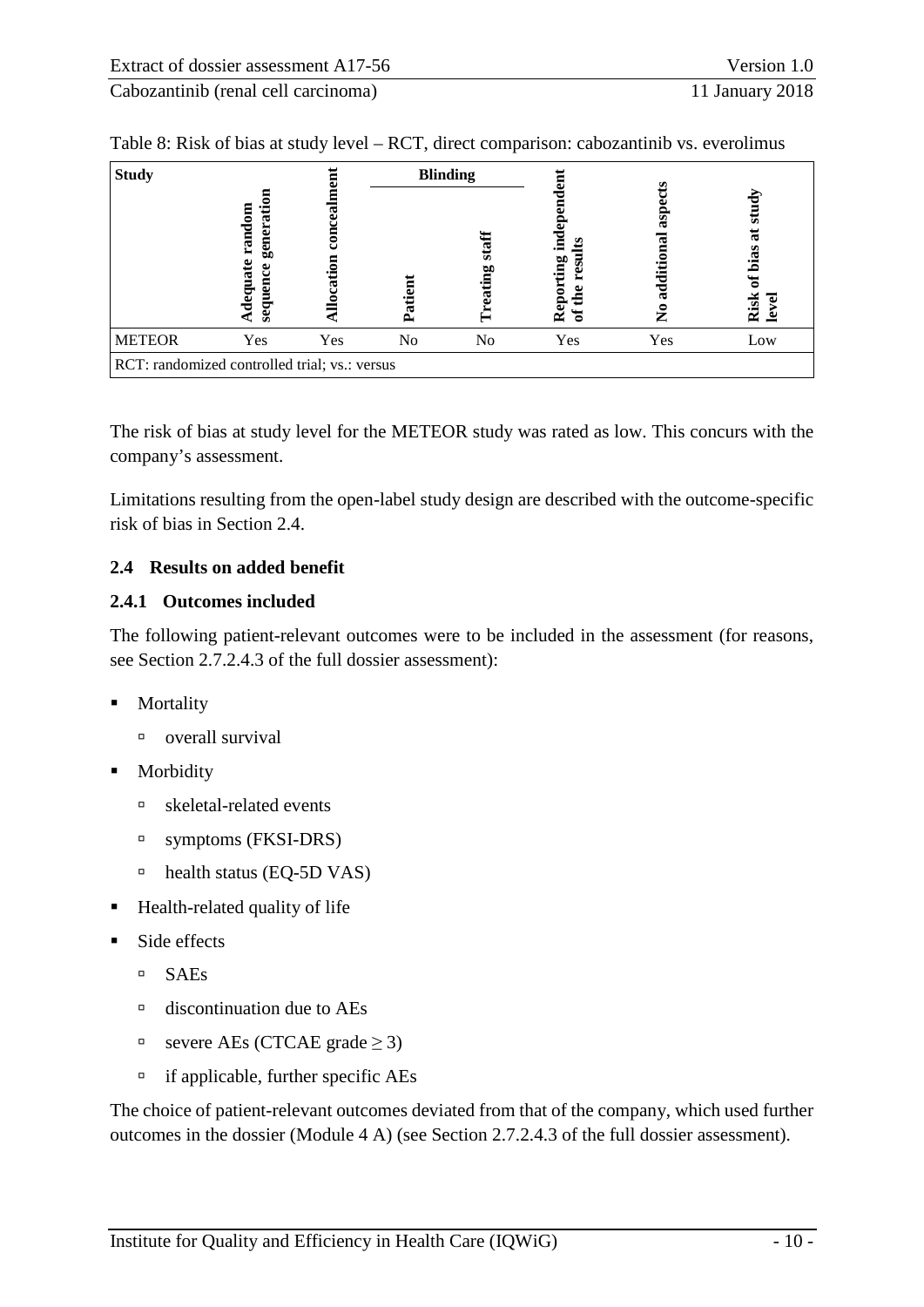| Extract of dossier assessment A17-56 | Version 1.0     |
|--------------------------------------|-----------------|
| Cabozantinib (renal cell carcinoma)  | 11 January 2018 |

According to the study protocol, progression events were also to be recorded as AEs in the METEOR study. These constituted an important proportion of the AEs. The company presented survival time analyses without recording of progression events; these were used for the benefit assessment (see also Section 2.7.2.4.3 of the full dossier assessment).

[Table](#page-16-1) 9 shows for which outcomes data were available in the studies included.

<span id="page-16-1"></span>

| Table 9: Matrix of outcomes – RCT, direct comparison: cabozantinib vs. everolimus |  |
|-----------------------------------------------------------------------------------|--|
|-----------------------------------------------------------------------------------|--|

| <b>Study</b>  | <b>Outcomes</b>   |                                         |                        |                                                      |                                      |          |                                             |                                                          |                                            |  |
|---------------|-------------------|-----------------------------------------|------------------------|------------------------------------------------------|--------------------------------------|----------|---------------------------------------------|----------------------------------------------------------|--------------------------------------------|--|
|               | val<br>ន<br>erall | events <sup>a</sup><br>Skeletal-related | (FKSI-DRS)<br>Symptoms | $\widehat{\mathbf{z}}$<br>ဌ<br>圅<br>status<br>Health | of life<br>quality<br>Health-related | $SAEs^b$ | 囯<br>$\mathbf{e}$<br>due<br>Discontinuation | $3)^b$<br>ΛΙ<br>grade<br>囯<br>Ě<br>$E_{\rm S}$<br>Severe | $\mathrm{Es}^c$<br>specific<br>ä<br>Furthe |  |
| <b>METEOR</b> | Yes               | Yes                                     | Yes                    | Yes                                                  | $\overline{\phantom{a}}^d$           | Yes      | No <sup>e</sup>                             | Yes                                                      | Yes                                        |  |

a: Composite outcome consisting of the following individual components: pathological fractures, spinal cord compression, surgery to bone or radiation therapy to bone.

b: Overall AE rate without progression events of the underlying disease.

c: The following events are considered (MedDRA coding): skin and subcutaneous tissue disorders (SOC), palmar-plantar erythrodysaesthesia syndrome (PT), gastrointestinal disorders (SOC), diarrhoea (PT), vascular disorders (SOC), hypertension (PT), blood disorders (SOC), anaemia (PT), and pneumonitis (PT).

d: Outcome not recorded.

e: No usable data available; for reasons, see Section 2.7.2.4.3 of the full dossier assessment.

AE: adverse event; CTCAE: Common Terminology Criteria for Adverse Events; EQ-5D: European Quality of Life-5 Dimensions; FKSI-DRS: Functional Assessment of Cancer Therapy – Kidney Symptom Index – Disease-Related Symptoms; MedDRA: Medical Dictionary for Regulatory Activities; PT: Preferred Term; RCT: randomized controlled trial: SAE: serious adverse event; SOC: System Organ Class; VAS: visual analogue scale; vs.: versus

#### <span id="page-16-0"></span>**2.4.2 Risk of bias**

[Table](#page-17-0) 10 describes the risk of bias for the relevant outcomes.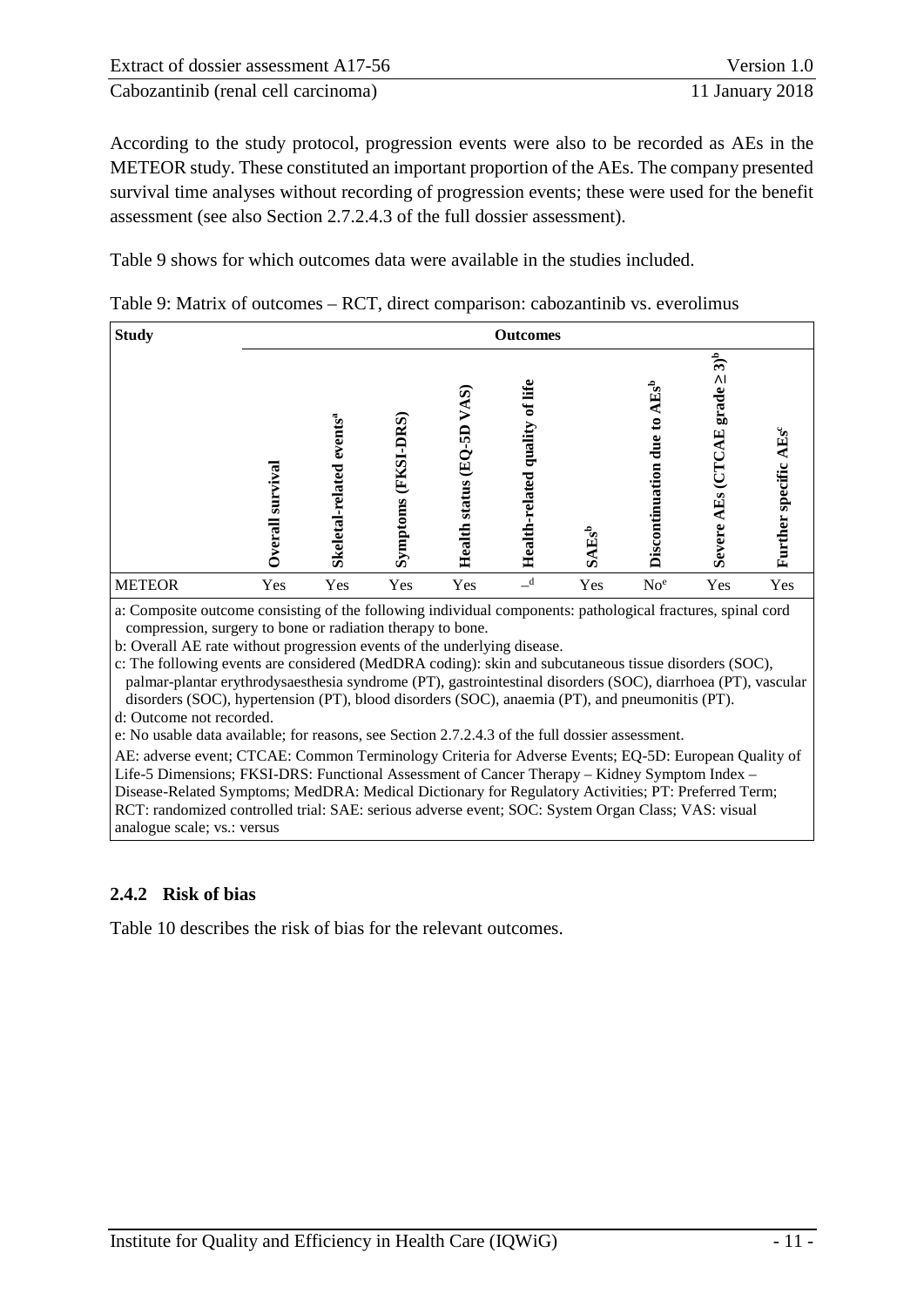<span id="page-17-0"></span>

| Table 10: Risk of bias at study and outcome level – RCT, direct comparison: cabozantinib vs. |  |
|----------------------------------------------------------------------------------------------|--|
| everolimus                                                                                   |  |

| <b>Study</b>  |                |                             | <b>Outcomes</b>                   |                        |                                                          |                                      |                       |                                                                 |                                                                               |                                      |
|---------------|----------------|-----------------------------|-----------------------------------|------------------------|----------------------------------------------------------|--------------------------------------|-----------------------|-----------------------------------------------------------------|-------------------------------------------------------------------------------|--------------------------------------|
|               | level<br>Study | vival<br>sur<br>verall<br>≎ | $e$ vent $sa$<br>Skeletal-related | (FKSI-DRS)<br>Symptoms | VAS)<br>6D<br>$\mathbf{\hat{E}}$<br><b>Health status</b> | of life<br>quality<br>Health-related | $SAEs^b$              | $\mathbf{E}^\text{b}$<br>$\mathbf{c}$<br>due<br>Discontinuation | $3)^b$<br>$\Lambda$<br>grade<br>$E_{\rm s}$<br>囯<br>Œ<br>Severe<br><b>CTC</b> | specific AEs <sup>c</sup><br>Further |
| <b>METEOR</b> |                |                             | $\mathbf{H}^{\text{d, e}}$        | $H^{e,f}$              | $H^{e,f}$                                                | $\mathbf{-}^{\mathbf{g}}$            | $\mathbf{H}^\text{e}$ | $\mathbf{a}$                                                    | $H^e$                                                                         | $\mathbf{H}^{\text{e,f}}$            |

a: Composite outcome consisting of the following individual components: pathological fractures, spinal cord compression, surgery to bone or radiation therapy to bone.

b: Overall AE rate without progression events of the underlying disease.

c: The following events are considered (MedDRA coding): skin and subcutaneous tissue disorders (SOC), palmar-plantar erythrodysaesthesia syndrome (PT), gastrointestinal disorders (SOC), diarrhoea (PT), vascular disorders (SOC), hypertension (PT), blood disorders (SOC), anaemia (PT), and pneumonitis (PT).

d: Unexplained deviation in the statistical analysis in comparison with other outcomes.

e: Large differences in observation periods with potentially informative censoring.

f: Lack of blinding in subjective recording of outcomes.

g: Outcome not recorded.

h: No usable data available; for reasons, see Section 2.7.2.4.3 of the full dossier assessment.

AE: adverse event; CTCAE: Common Terminology Criteria for Adverse Events; EQ-5D: European Quality of Life-5 Dimensions; FKSI-DRS: Functional Assessment of Cancer Therapy – Kidney Symptom Index –

Disease-Related Symptoms; H: high; L: low; MedDRA: Medical Dictionary for Regulatory Activities;

PT: Preferred Term; RCT: randomized controlled trial: SAE: serious adverse event; SOC: System Organ Class; VAS: visual analogue scale; vs.: versus

The risk of bias for the outcome "overall survival" was rated as low. This concurs with the company's assessment.

For the outcomes "symptoms" (FKSI-DRS) and "health status" (EQ-5D VAS), the risk of bias was rated as high due to lack of blinding in subjective recording of outcomes and due to large differences in observation periods with potentially informative censoring (see Section 2.7.2.4.2 of the full dossier assessment). This concurs with the company's assessment.

The risk of bias was rated as high due to large differences in observation periods with potentially informative censoring for the following outcomes: skeletal-related events, SAEs, severe AEs (CTCAE grade  $\geq$  3), and specific AEs. There was the additional lack of blinding in subjective recording of outcomes for specific AEs, and an unexplained deviation in the statistical analysis in comparison with other outcomes for the outcome "skeletal-related events" (see Section 2.7.2.4.2 of the full dossier assessment). The company rated the risk of bias for these outcomes as low.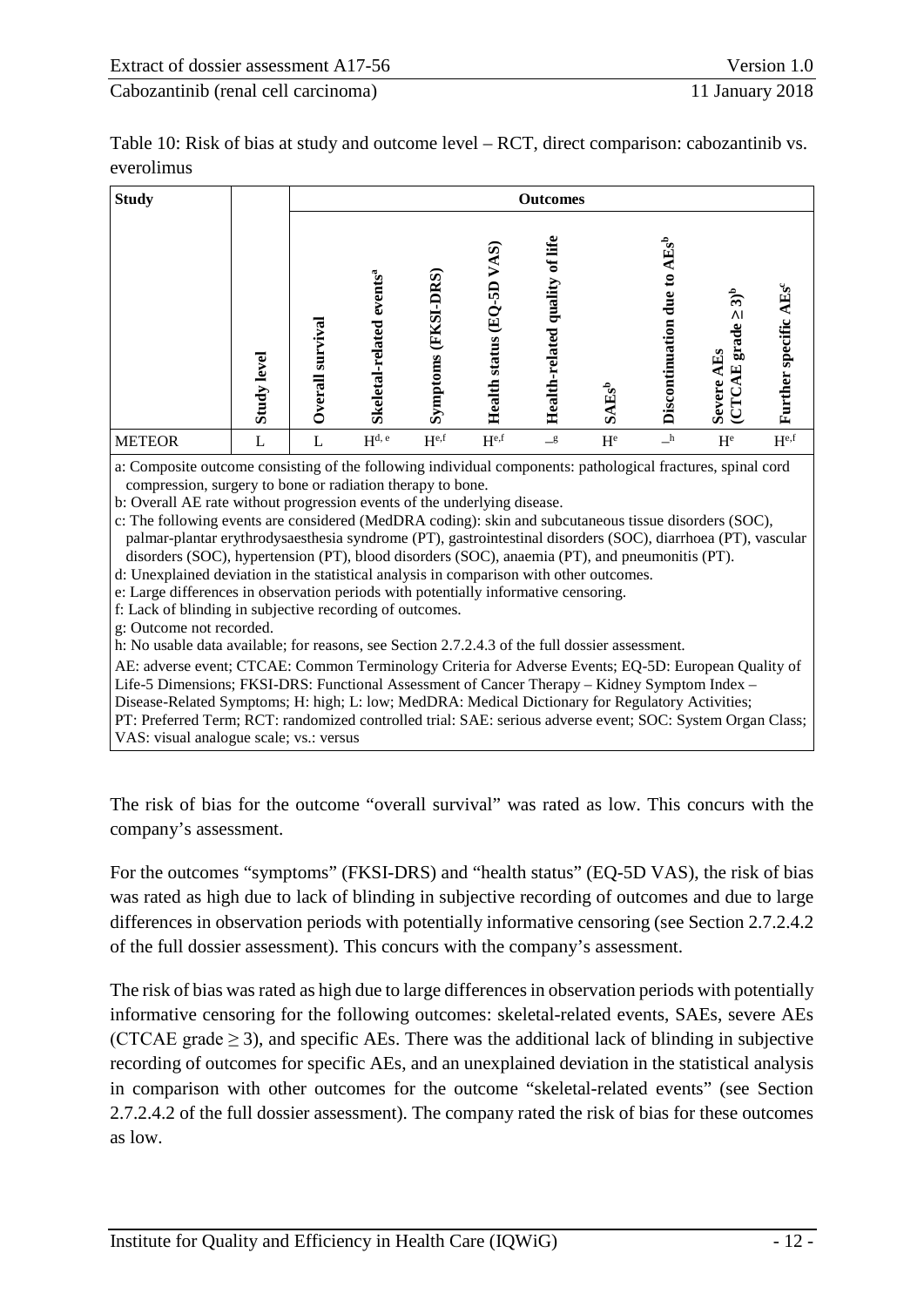| Extract of dossier assessment A17-56 | Version 1.0     |
|--------------------------------------|-----------------|
| Cabozantinib (renal cell carcinoma)  | 11 January 2018 |

There were no usable data for the outcome "discontinuation due to AEs". The outcome "healthrelated quality of life" was not assessed in the METEOR study.

#### <span id="page-18-0"></span>**2.4.3 Results**

[Table](#page-19-0) 11 and [Table](#page-21-0) 12 summarize the results of the final data cut-off from 2 October 2016 on the comparison of cabozantinib with everolimus in patients with advanced renal cell carcinoma after prior VEGF-targeted therapy. Where necessary, Institute's own calculations are provided in addition to the data from the company's dossier. The available Kaplan-Meier curves on the outcomes included are presented in Appendix A, and the common AEs are presented in Appendix B of the full dossier assessment.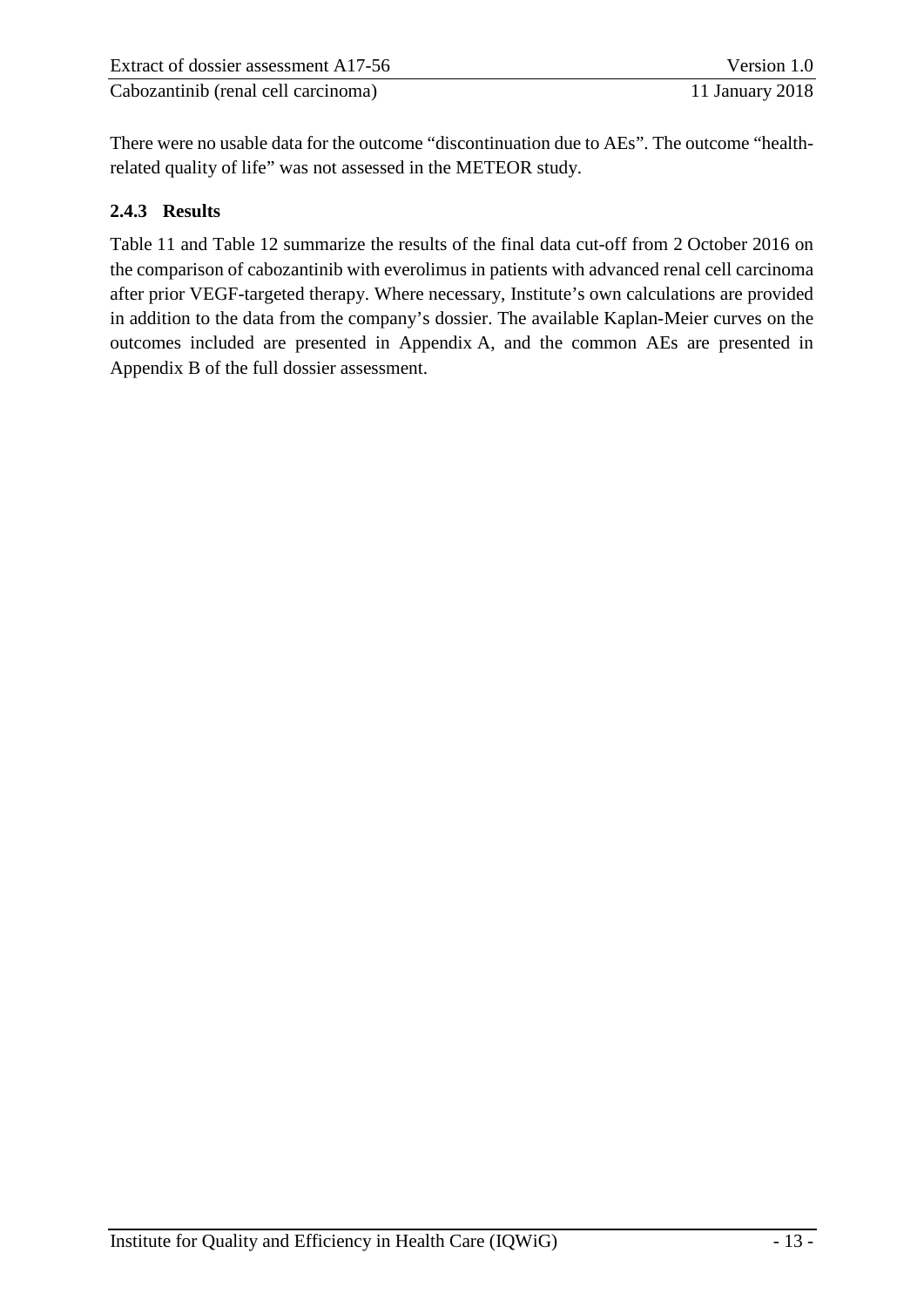| <b>Study</b><br><b>Outcome category</b>         |     | Cabozantinib                                                                                  |     | <b>Everolimus</b>                                                                                                               | Cabozantinib vs.<br>everolimus             |  |
|-------------------------------------------------|-----|-----------------------------------------------------------------------------------------------|-----|---------------------------------------------------------------------------------------------------------------------------------|--------------------------------------------|--|
| <b>Outcome</b>                                  | N   | <b>Median time to</b><br>event in months<br>[95% CI]<br><b>Patients with</b><br>event<br>n(%) | N   | <b>Median time to</b><br>event in months<br>$[95\% \text{ CI}]$<br><b>Patients with</b><br>event<br>$n\left(\frac{0}{0}\right)$ | HR [95% CI];<br>p-value <sup>a</sup>       |  |
| <b>METEOR</b>                                   |     |                                                                                               |     |                                                                                                                                 |                                            |  |
| <b>Mortality</b>                                |     |                                                                                               |     |                                                                                                                                 |                                            |  |
| Overall survival                                | 330 | 21.4 [18.6; 23.5]<br>198 (60)                                                                 | 328 | 17.1 [14.9; 18.9]<br>232 (71)                                                                                                   | $0.70$ [0.58; 0.85];<br>< 0.001            |  |
| <b>Morbidity</b>                                |     |                                                                                               |     |                                                                                                                                 |                                            |  |
| Skeletal-related events                         | 330 | NA [NC; NC]<br>57(17)                                                                         | 328 | NA [NC; NC]<br>50(15)                                                                                                           | $0.77$ [0.52; 1.13];<br>$0.175^{b}$        |  |
| Pathological fractures                          | 330 | NA [NC; NC]<br>25(7.6)                                                                        | 328 | NA [NC; NC]<br>13(4.0)                                                                                                          | $1.28$ [0.65; 2.53];<br>0.470 <sup>b</sup> |  |
| Spinal cord compression                         | 330 | NA [NC; NC]<br>6(1.8)                                                                         | 328 | NA [NC; NC]<br>8(2.4)                                                                                                           | $0.50$ [0.17; 1.45];<br>0.192 <sup>b</sup> |  |
| Surgery to bone                                 | 330 | NA [NC; NC]<br>18(5.5)                                                                        | 328 | NA [NC; NC]<br>12(3.7)                                                                                                          | 1.00 [0.47; 2.09];<br>0.990 <sup>b</sup>   |  |
| Radiation therapy to bone                       | 330 | NA [NC; NC]<br>37(11)                                                                         | 328 | NA [NC; NC]<br>38(12)                                                                                                           | $0.64$ [0.41; 1.02];<br>$0.058^{b}$        |  |
| Health-related quality of life                  |     |                                                                                               |     | No patient-relevant outcomes of this category recorded                                                                          |                                            |  |
| <b>Side effects</b>                             |     |                                                                                               |     |                                                                                                                                 |                                            |  |
| <b>AEs</b>                                      | 331 | 331 (100)                                                                                     | 322 | 321 (100)                                                                                                                       |                                            |  |
| <b>SAEsc</b>                                    | 331 | 12.9 [10.4; 18.2]<br>154(47)                                                                  | 322 | $11.1$ [7.5; 14.1]<br>144(45)                                                                                                   | $0.80$ [0.63; 1.00];<br>0.052              |  |
| Severe AEs (CTCAE grade $\geq 3$ ) <sup>c</sup> | 331 | $2.2$ [1.7; 2.8]<br>264 (80)                                                                  | 322 | $3.6$ [2.8; 4.6]<br>219 (68)                                                                                                    | 1.23 [1.03; 1.47];<br>0.023                |  |
| Discontinuation due to AEs <sup>c</sup>         |     |                                                                                               |     | No usable data <sup>d</sup>                                                                                                     |                                            |  |
| Blood disorders (SOC)                           | 331 | 36.8 [NC; NC]<br>90(27)                                                                       | 322 | $8.2$ [5.5; 18.1]<br>142 (44)                                                                                                   | $0.38$ [0.29; 0.50];<br>< 0.001            |  |
| Anaemia (PT)                                    | 331 | NA [NC; NC]<br>$67(20)$ <sup>e</sup>                                                          | 322 | 11.1 [7.5; 19.9]<br>$130(40)^e$                                                                                                 | $0.29$ [0.22; 0.40];<br>< 0.001            |  |
| Gastrointestinal disorders (SOC)                | 331 | $0.6$ [0.5; 0.7]<br>313 (95)                                                                  | 322 | $0.9$ [0.7; 1.3]<br>250 (78)                                                                                                    | 1.73 [1.46; 2.05];<br>< 0.001              |  |
| Diarrhoea (PT)                                  | 331 | $1.5$ [1.4; 1.8]<br>$249(75)^f$                                                               | 322 | 22.7 [17.9; NC]<br>95 $(30)^f$                                                                                                  | 3.85 [3.02; 4.90];<br>< 0.001              |  |
|                                                 |     |                                                                                               |     |                                                                                                                                 | (continued)                                |  |

#### <span id="page-19-0"></span>Table 11: Results – RCT, direct comparison: cabozantinib vs. everolimus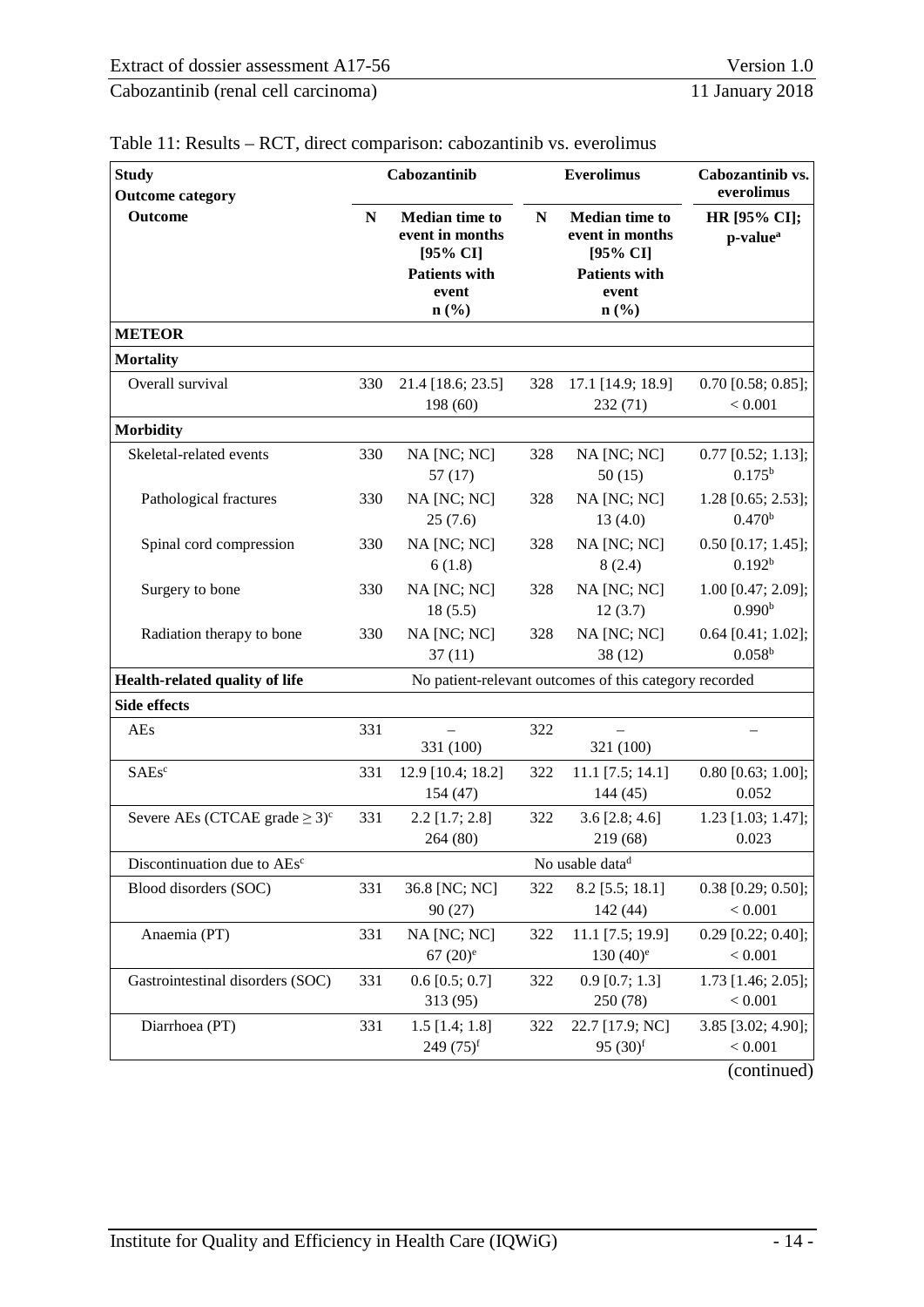| <b>Study</b><br><b>Outcome category</b>                  |     | Cabozantinib                                         |     | <b>Everolimus</b>                                    | Cabozantinib vs.<br>everolimus<br>HR [95% CI];<br>p-value <sup>a</sup> |  |
|----------------------------------------------------------|-----|------------------------------------------------------|-----|------------------------------------------------------|------------------------------------------------------------------------|--|
| <b>Outcome</b>                                           | N   | <b>Median time to</b><br>event in months<br>[95% CI] | N   | <b>Median time to</b><br>event in months<br>[95% CI] |                                                                        |  |
|                                                          |     | <b>Patients with</b><br>event<br>$\mathbf{n}(\%)$    |     | <b>Patients with</b><br>event<br>$\mathbf{n}(\%)$    |                                                                        |  |
| Vascular disorders (SOC)                                 | 331 | 12.8 [6.1; NC]<br>157(47)                            | 322 | $NA$ [NC; NC]<br>53 (16)                             | $3.23$ [2.36; 4.41];<br>< 0.001                                        |  |
| Hypertension (PT)                                        | 331 | NA [NC; NC]<br>$123(37)^{g}$                         | 322 | NA [NC; NC]<br>$26(8)^{g}$                           | 5.29 [3.46; 8.09];<br>< 0.001                                          |  |
| Skin and subcutaneous tissue<br>disorders (SOC)          | 331 | $1.2$ [1.0; 1.5]<br>247(75)                          | 322 | $1.3$ [1.0; 1.9]<br>208(65)                          | $1.03$ [0.86; 1.24];<br>0.717                                          |  |
| Palmar-plantar<br>erythrodysaesthesia syndrome<br>(PT)   | 331 | 27.2 [12.2; NC]<br>145 $(44)^h$                      | 322 | $NA$ [NC; NC]<br>$19(6)$ <sup>h</sup>                | 9.03 [5.59; 14.58];<br>< 0.001                                         |  |
| Respiratory, thoracic and<br>mediastinal disorders (SOC) |     |                                                      |     | No data                                              |                                                                        |  |
| Pneumonitis (PT)                                         | 331 | $NA$ [NC; NC]<br>$(0)(0)^{i}$                        | 322 | NA [NC; NC]<br>34 $(11)^{i}$                         | $0.01$ [0.00; 0.23] <sup>j</sup> ;<br>< 0.001                          |  |
| Endocrine disorders (SOC)                                |     |                                                      |     | No usable data $k$                                   |                                                                        |  |
| Hypothyroidism (PT)                                      |     |                                                      |     | No usable data $k$                                   |                                                                        |  |

| Table 11: Results – RCT, direct comparison: cabozantinib vs. everolimus (continued) |  |  |  |
|-------------------------------------------------------------------------------------|--|--|--|
|-------------------------------------------------------------------------------------|--|--|--|

a: HR from Cox proportional hazards model, p-value from log-rank test; analyses stratified by number of prior VEGF-targeted TKI therapies and number of MSKCC risk factors.

b: HR from Cox proportional hazards model, p-value from log-rank test, without stratification.

c: Without progression events of the underlying disease.

d: Discrepant information in the company's dossier and in comparison with addendum A17-10 (see Section 2.7.2.4.3 of the full dossier assessment).

e: Proportion of patients with severe AEs (CTCAE  $\geq$  3): cabozantinib 22 (6.6); everolimus 55 (17).

f: Proportion of patients with severe AEs (CTCAE  $\geq$  3): cabozantinib 44 (13); everolimus 8 (2.5).

g: Proportion of patients with severe AEs (CTCAE  $\geq$  3): cabozantinib 51 (15); everolimus 3 (3.7).

h: Proportion of patients with severe AEs (CTCAE  $\geq$  3): cabozantinib 28 (8.5); everolimus 3 (0.9).

i: Proportion of patients with severe AEs (CTCAE  $\geq$  3): cabozantinib 0 (0); everolimus 6 (2).

j: Institute's calculation of RR (with correction factor 0.5 in both study arms) and CI (asymptotic).

k: No survival time analyses were available, only information on the proportion of patients with event.

AE: adverse event; CI: confidence interval; CTCAE: Common Terminology Criteria for Adverse Events; MSKCC: Memorial Sloan Kettering Cancer Center; n: number of patients with event; N: number of analysed patients; NA: not achieved; NC: not calculable; PT: Preferred Term; RCT: randomized controlled trial; RR: relative risk; SAE: serious adverse event; SOC: System Organ Class; TKI: tyrosine kinase inhibitor; VEGF: vascular endothelial growth factor; vs.: versus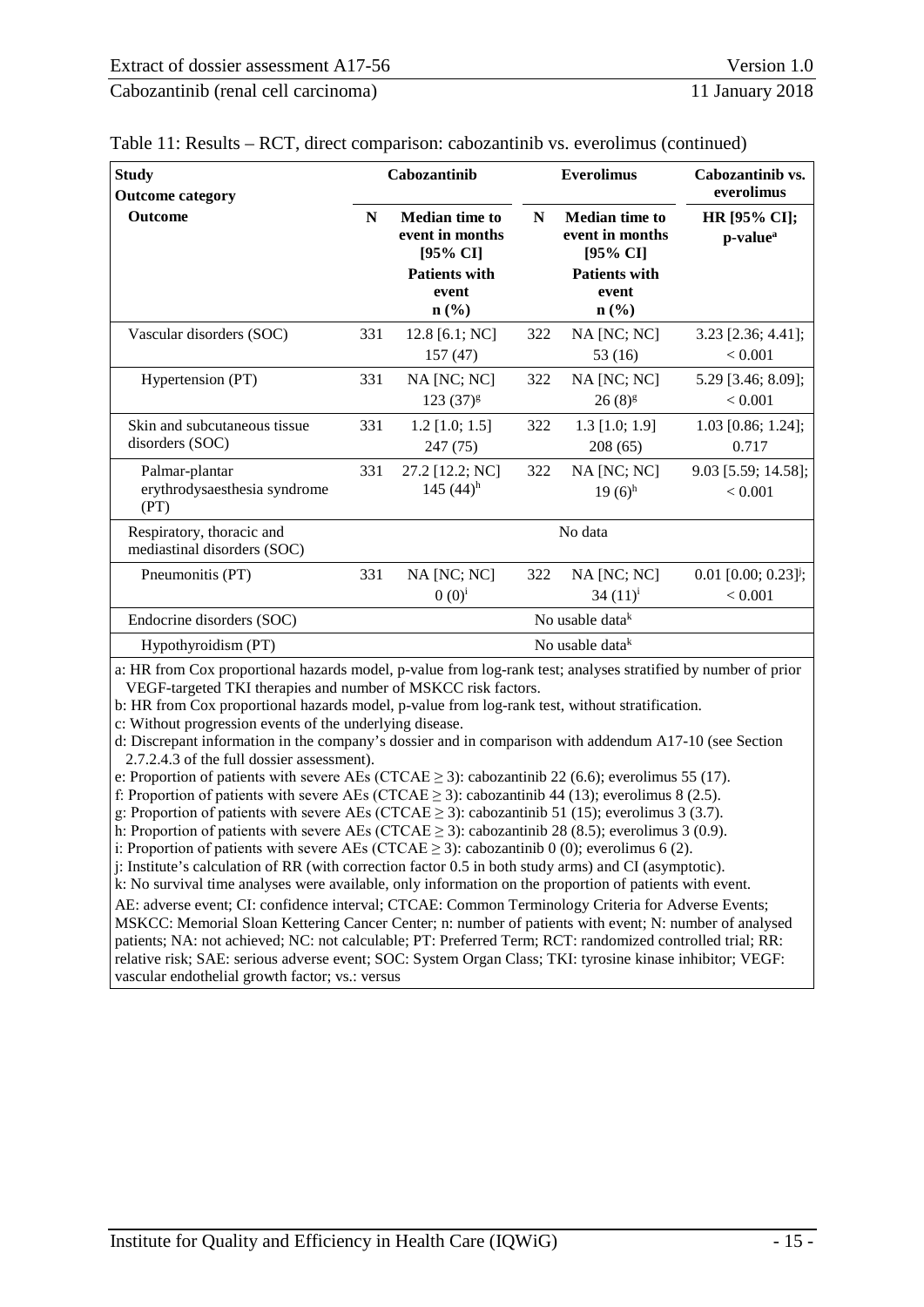<span id="page-21-0"></span>

| Table 12: Results (health status, symptoms) – RCT, direct comparison: cabozantinib vs. |  |
|----------------------------------------------------------------------------------------|--|
| everolimus                                                                             |  |

| <b>Study</b><br><b>Outcome category</b> | Cabozantinib |                                            |                                                        |                           | <b>Everolimus</b>                                                                                           | Cabozantinib vs.<br>everolimus |                                                                                 |  |
|-----------------------------------------|--------------|--------------------------------------------|--------------------------------------------------------|---------------------------|-------------------------------------------------------------------------------------------------------------|--------------------------------|---------------------------------------------------------------------------------|--|
| <b>Outcome</b>                          | $N^a$        | Values at<br>start of<br>study<br>mean(SD) | Change at<br>end of<br>study<br>mean <sup>b</sup> (SD) | $\mathbf{N}^{\mathbf{a}}$ | <b>Values at</b><br>Change at<br>start of<br>end of<br>study<br>study<br>mean <sup>b</sup> (SD)<br>mean(SD) |                                | <b>MD</b> [95% CI];<br>p-value                                                  |  |
| <b>METEOR</b>                           |              |                                            |                                                        |                           |                                                                                                             |                                |                                                                                 |  |
| <b>Morbidity</b>                        |              |                                            |                                                        |                           |                                                                                                             |                                |                                                                                 |  |
| Health status<br>$(EQ-5D VAS)^{c, d}$   | 316          | 73.6<br>(18.62)                            | $-2.42$<br>(16.77)                                     | 296                       | 74.1<br>(17.50)                                                                                             | $-2.50$<br>(16.02)             | $0.08$ [-0.92; 1.07];<br>0.879                                                  |  |
| Symptoms<br>$(FKSI-DRS)^{c, d}$         | 318          | <b>ND</b>                                  | $-1.11$<br>(4.81)                                      | 297                       | <b>ND</b>                                                                                                   | $-1.54$<br>(4.66)              | $0.43$ [0.15; 0.71];<br>0.003<br>Hedges' g:<br>$0.24$ [0.08; 0.40] <sup>e</sup> |  |

a: Number of patients considered in the analysis for the calculation of the effect estimate; the values at the start of the study may be based on other patient numbers.

b: MMRM analysis of the ITT population.

c: Only values until week 56 were included in the analysis.

d: Negative changes indicate deterioration.

e: Institute's calculation based on effect estimation of the mean difference and of the CI of the MMRM.

CI: confidence interval; EQ-5D: European Quality of Life-5 Dimensions; FKSI-DRS: Functional Assessment of Cancer Therapy – Kidney Symptom Index – Disease-Related Symptoms; ITT: intention to treat; MD: mean difference; MMRM: mixed-effects model repeated measures; N: number of analysed patients; ND: no data; RCT: randomized controlled trial; SD: standard deviation; VAS: visual analogue scale; vs.: versus

Based on the data presented by the company on the METEOR study, at most indications, e.g. of an added benefit, can be determined for overall survival, and, due to the high risk of bias, at most hints can be determined for the outcomes "skeletal-related events", "health status", "FKSI-DRS" and for side effects.

#### **Mortality**

#### *Overall survival*

There was a statistically significant advantage of cabozantinib compared with everolimus for the outcome "overall survival". This resulted in an indication of an added benefit of cabozantinib in comparison with everolimus.

This concurs with the company's assessment.

#### **Morbidity**

#### *Skeletal-related events*

No statistically significant difference between the treatment arms was shown for the outcome "skeletal-related events" for the composite outcome or for the individual components. Hence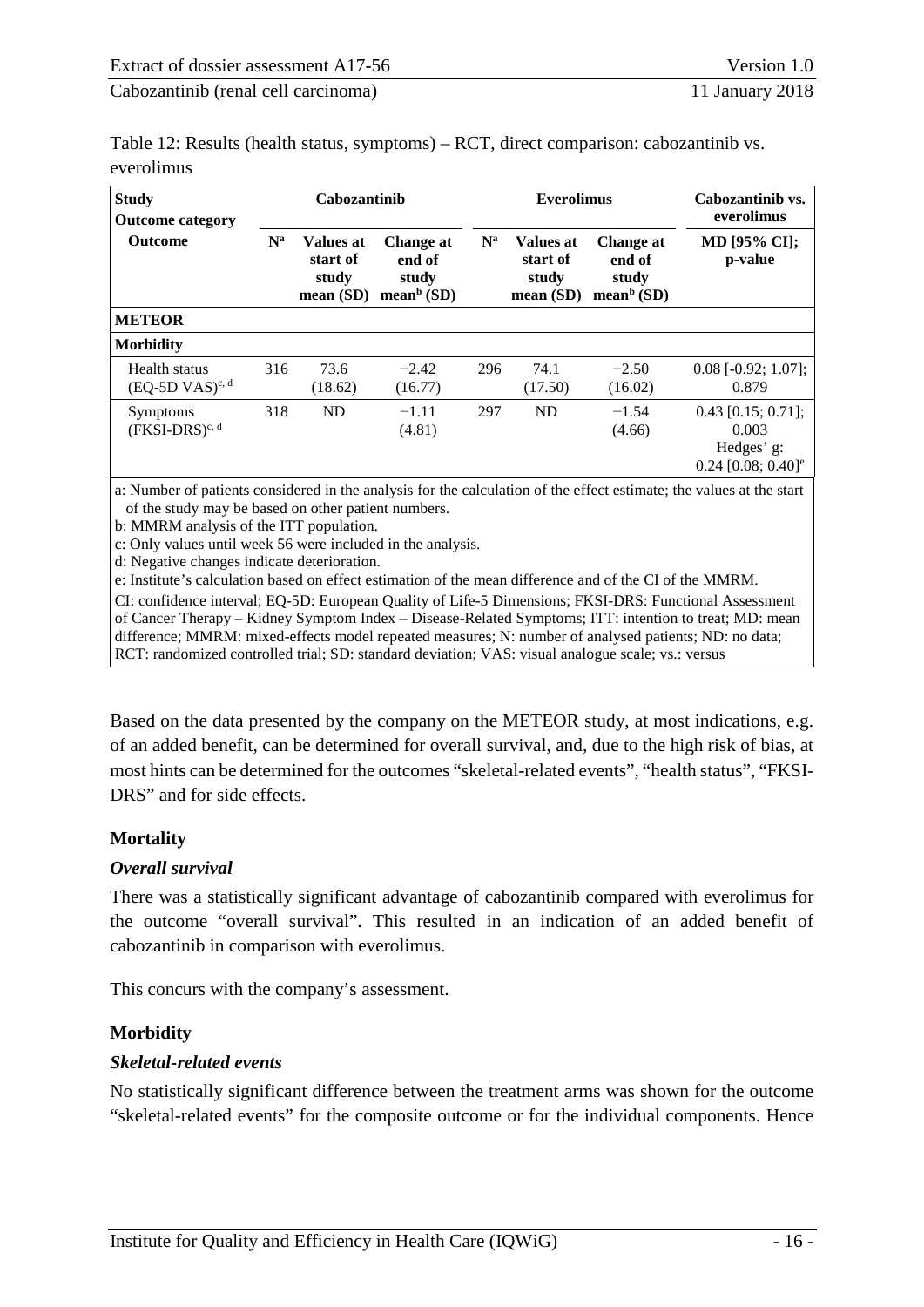there was no hint of an added benefit of cabozantinib in comparison with everolimus; an added benefit is therefore not proven.

This concurs with the company's assessment.

#### *Symptoms (FKSI-DRS)*

A statistically significant difference in favour of cabozantinib in comparison with everolimus was shown for the outcome "symptoms" (FKSI-DRS). However, the 95% CI of the standardized mean difference (Hedges' g) was not fully outside the irrelevance range of −0.2 to 0.2. It can therefore not be inferred that the effect is relevant. Hence there was no hint of an added benefit of cabozantinib in comparison with everolimus; an added benefit is therefore not proven.

This deviates from the assessment of the company, which derived an indication of added benefit for this outcome.

#### *Health status (EQ-5D VAS)*

There was no statistically significant difference between the treatment arms for the outcome "health status" (EQ-5D VAS). However, there was proof of an effect modification by the characteristic "region" for this outcome (see Section [2.4.4\)](#page-24-0). There was no statistically significant difference between the treatment arms for patients from the region of Europe. Hence there was no hint of an added benefit of cabozantinib in comparison with everolimus; an added benefit is therefore not proven.

This deviates from the approach of the company insofar as the company did not consider effect modifications in the derivation of the added benefit. On the basis of the total population, the company derived no added benefit.

#### **Health-related quality of life**

Health-related quality of life was not investigated in the METEOR study. Hence there was no hint of an added benefit of cabozantinib in comparison with everolimus; an added benefit is therefore not proven.

This concurs with the company's assessment.

#### **Side effects**

#### *Serious adverse events*

There was no statistically significant difference between the treatment arms for the outcome "SAEs". Hence there was no hint of greater or lesser harm from cabozantinib; greater or lesser harm is therefore not proven.

This deviates from the assessment of the company, which derived an indication of an added benefit of cabozantinib in comparison with everolimus for this outcome.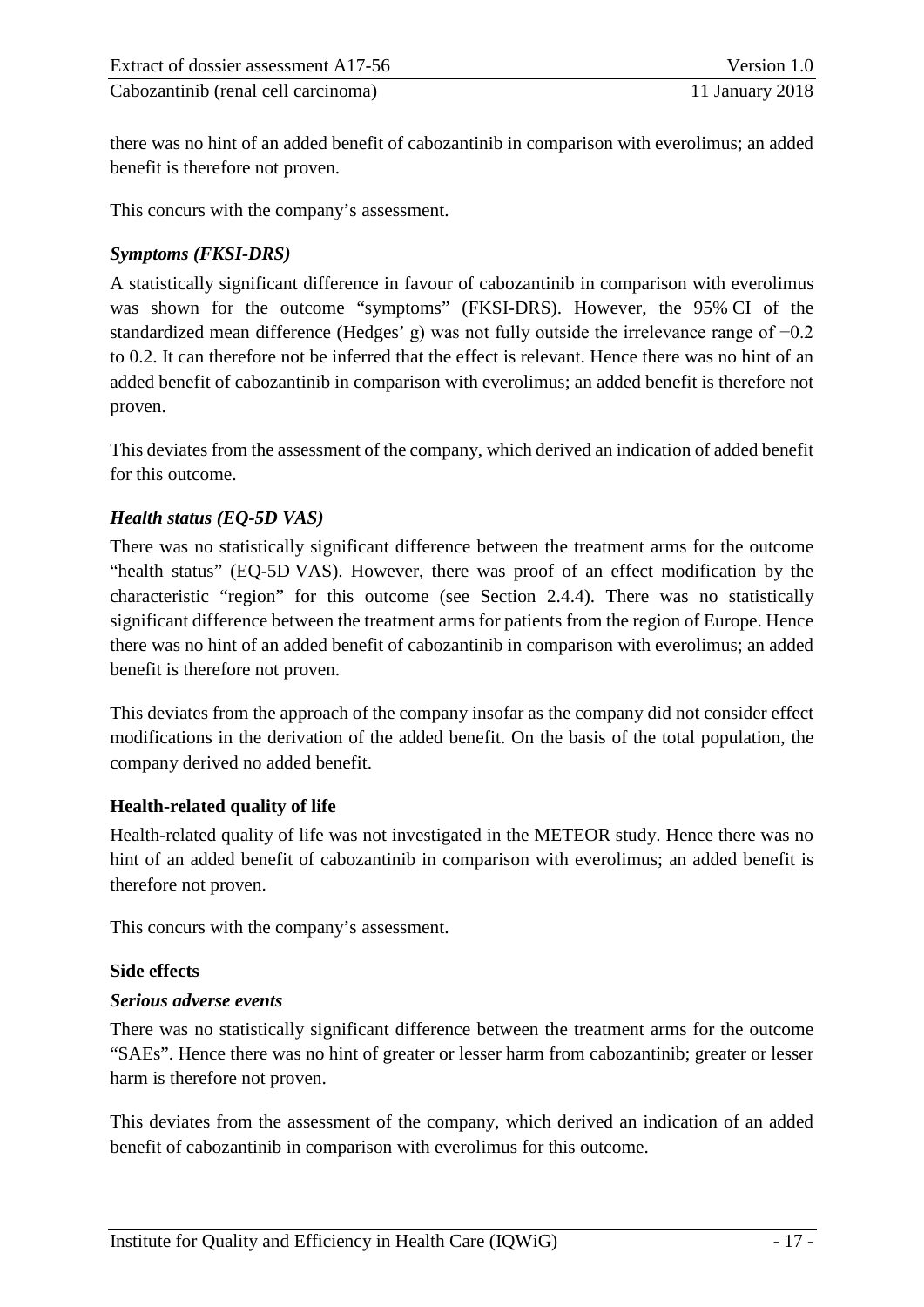#### *Discontinuation due to adverse events*

There were no usable data for the outcome "discontinuation due to AEs" (see Section 2.7.2.4.3 of the full dossier assessment). Hence there was no hint of greater or lesser harm from cabozantinib; greater or lesser harm is therefore not proven.

This deviates from the assessment of the company, which derived an indication of added benefit for this outcome.

#### *Severe adverse events (CTCAE grade ≥ 3)*

There was a statistically significant difference to the disadvantage of cabozantinib in comparison with everolimus for the outcome "severe AEs (CTCAE grade  $\geq$  3)".

In addition, there was proof of an effect modification by the characteristic "region" for this outcome (see Section 2.4.4). There was a statistically significant disadvantage of cabozantinib compared with everolimus for patients of the region of Europe. This resulted in a hint of greater harm from cabozantinib in comparison with everolimus.

This deviates from the assessment of the company, which did not consider any subgroup results without recording of progression events for this outcome and derived an indication of greater harm based on the analyses on the total population.

#### *Specific adverse events*

For the outcome "specific AEs", survival time analyses were only available for those System Organ Classes (SOCs) and Preferred Terms (PTs) that IQWiG had identified as relevant in dossier assessment A16-69 [3]. For the present assessment, only PTs were used for the derivation of the added benefit.

#### *Anaemia and pneumonitis*

A statistically significant advantage of cabozantinib in comparison with everolimus was shown for each of the outcomes "anaemia" and "pneumonitis". Under consideration of the high risk of bias, this resulted in a hint of lesser harm of cabozantinib in comparison with everolimus in each case.

#### *Diarrhoea, hypertension, and palmar-plantar erythrodysaesthesia syndrome*

A statistically significant disadvantage of cabozantinib in comparison with everolimus was shown for each of the outcomes "diarrhoea", "hypertension", and "palmar-plantar erythrodysaesthesia syndrome". Under consideration of the high risk of bias, this resulted in a hint of greater harm of cabozantinib in comparison with everolimus in each case.

#### *Hypothyroidism*

Hypothyroidism (PT within the SOC "endocrine disorders") was identified as further specific AE with notable differences between the treatment groups in proportions of patients with event to the disadvantage of cabozantinib. Since the company presented no survival time analyses for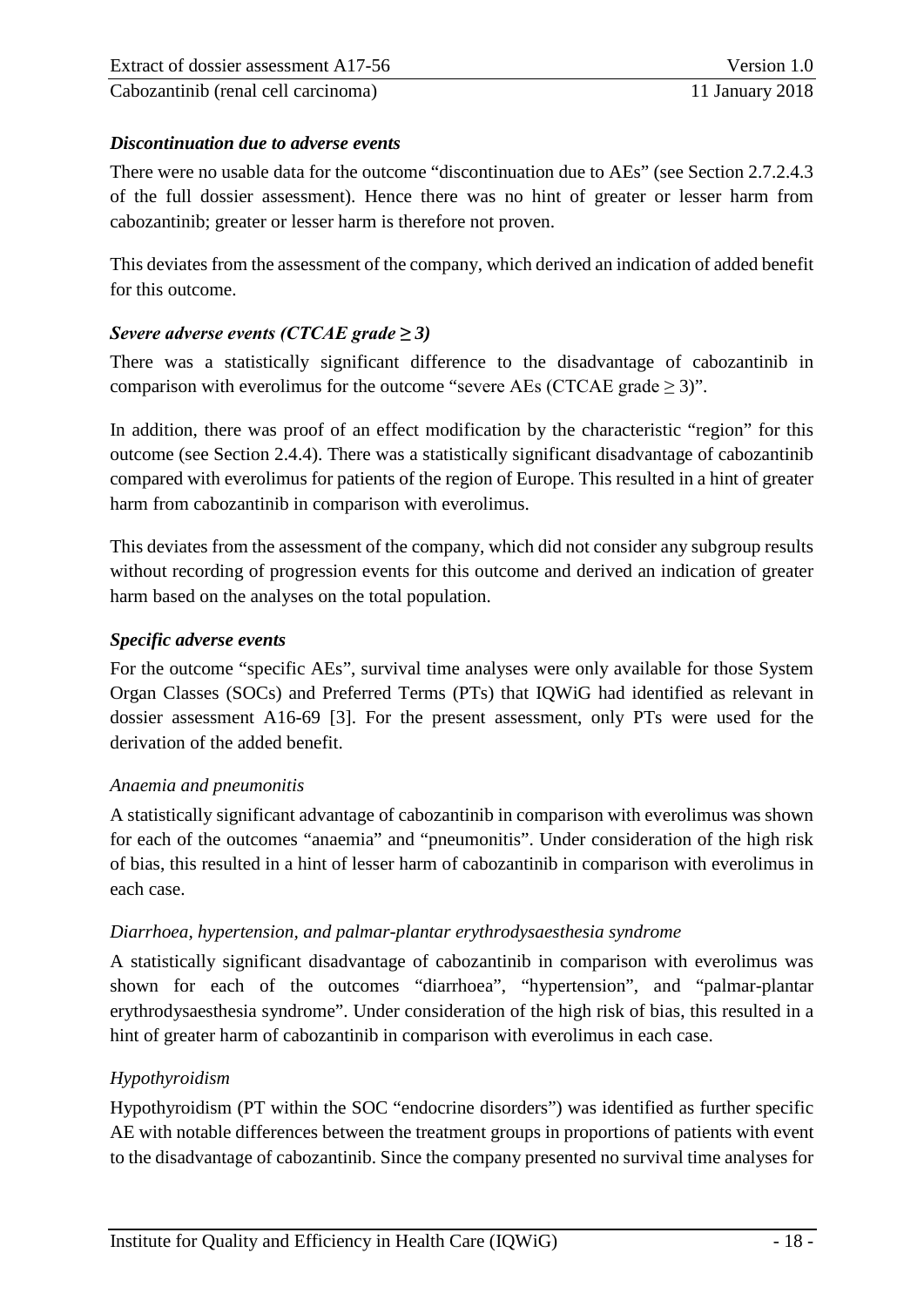hypothyroidism and endocrine disorders, this potentially greater harm from cabozantinib cannot be assessed.

This deviates from the assessment of the company, which did not use the specific AEs for the derivation of the added benefit.

#### <span id="page-24-0"></span>**2.4.4 Subgroups and other effect modifiers**

The following subgroup characteristics were considered to be relevant in the present benefit assessment:

- sex (men/women)
- age ( $\lt 65/ \ge 65$  years)
- region (Asia-Pacific/Europe/South America/North America)
- number of prior VEGF-targeted TKI therapies  $(1/\geq 2)$
- number of organs with metastases  $(1/2 \geq 3)$
- number of Memorial Sloan Kettering Cancer Center (MSKCC) risk factors (according to electronic case report form [eCRF])  $(0/1/> 2)$ .

Only the results with an effect modification with a statistically significant interaction between treatment and subgroup characteristic (p-value  $< 0.05$ ) are presented. In addition, subgroup results are only presented if there is a statistically significant and relevant effect in at least one subgroup.

[Table](#page-25-0) 13, and [Table](#page-27-0) 14 summarize the subgroup results of cabozantinib in comparison with everolimus. Where necessary, Institute's own calculations are provided in addition to the data from the company's dossier.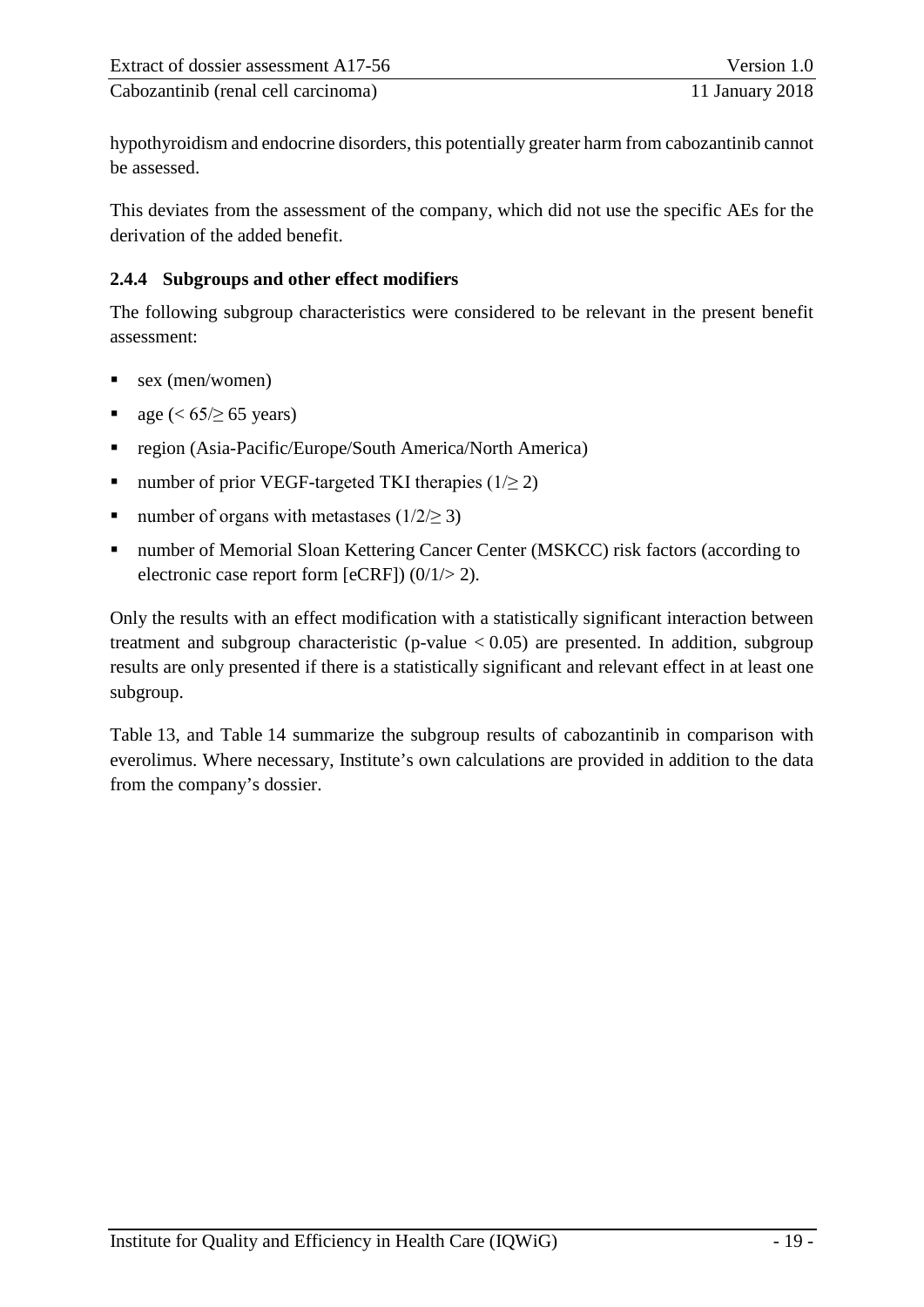<span id="page-25-0"></span>

| Table 13: Subgroups (health status, symptoms) – RCT, direct comparison: cabozantinib vs. |  |
|------------------------------------------------------------------------------------------|--|
| everolimus                                                                               |  |

| <b>Study</b><br>Outcome                   |       | Cabozantinib                                       |                                                      |                  | <b>Everolimus</b>                                     |                                               | Cabozantinib vs.<br>everolimus                                                                 |  |
|-------------------------------------------|-------|----------------------------------------------------|------------------------------------------------------|------------------|-------------------------------------------------------|-----------------------------------------------|------------------------------------------------------------------------------------------------|--|
| Characteristic<br>Subgroup                | $N^a$ | <b>Values at</b><br>start of<br>study<br>mean (SD) | <b>Change</b> at<br>end of<br>study<br>meanb<br>(SD) | $N^a$            | <b>Values at</b><br>start of<br>study<br>mean<br>(SD) | Change at<br>end of<br>study<br>mean $b$ (SD) | MD [95% CI];<br>p-value                                                                        |  |
| <b>METEOR</b>                             |       |                                                    |                                                      |                  |                                                       |                                               |                                                                                                |  |
| Health status (EQ-5D VAS) <sup>c, e</sup> |       |                                                    |                                                      |                  |                                                       |                                               |                                                                                                |  |
| Region                                    |       |                                                    |                                                      |                  |                                                       |                                               |                                                                                                |  |
| Pacific-Asia                              | 39    | <b>ND</b>                                          | $-3.50$<br>(17.04)                                   | 44               | ND                                                    | 1.69(16.96)                                   | $-5.19$ [ $-7.69$ ; $-2.69$ ];<br>< 0.001<br>Hedges' g:<br>$-0.89$ [-1.34; -0.43] <sup>d</sup> |  |
| Europe                                    | 157   | ND                                                 | $-4.36$<br>(17.27)                                   | 139              | <b>ND</b>                                             | $-3.85$<br>(15.28)                            | $-0.51$ [ $-1.97; 0.95$ ];<br>0.489                                                            |  |
| South<br>America                          | 6     | ND                                                 | 1.07<br>(13.45)                                      | 6                | ND                                                    | 5.16(16.87)                                   | $-4.09$ [ $-11.81$ ; 3.63];<br>0.261                                                           |  |
| North<br>America                          | 114   | <b>ND</b>                                          | 0.18<br>(15.92)                                      | 107              | <b>ND</b>                                             | $-2.83$<br>(16.24)                            | $3.01$ [1.41; 4.62];<br>< 0.001<br>Hedges' g:<br>0.49 [0.23; 0.76] <sup>d</sup>                |  |
| Total                                     |       |                                                    |                                                      |                  |                                                       | Interaction:                                  | < 0.001                                                                                        |  |
| Symptoms (FKSI-DRS) <sup>c, e</sup>       |       |                                                    |                                                      |                  |                                                       |                                               |                                                                                                |  |
| Age                                       |       |                                                    |                                                      |                  |                                                       |                                               |                                                                                                |  |
| < 65                                      | 191   | ND                                                 | $-0.92$<br>(4.99)                                    | 175              | ND                                                    | $-1.10$<br>(4.48)                             | $0.19$ [-0.17; 0.55];<br>0.302                                                                 |  |
| $\geq 65$                                 | 127   | ND                                                 | $-1.39$<br>(4.50)                                    | 122              | <b>ND</b>                                             | $-2.23$<br>(4.85)                             | $0.84$ [0.38; 1.30];<br>< 0.001<br>Hedges' g:<br>$0.45$ [0.201; $0.70$ ] <sup>d</sup>          |  |
| Total                                     |       |                                                    |                                                      |                  |                                                       | Interaction:                                  | 0.028                                                                                          |  |
| Region                                    |       |                                                    |                                                      |                  |                                                       |                                               |                                                                                                |  |
| Pacific-Asia                              | 39    | ND                                                 | $-0.67$<br>(4.43)                                    | 44               | ND                                                    | $-0.79$<br>(5.00)                             | $0.13$ [-0.60; 0.85];<br>0.73                                                                  |  |
| Europe                                    | 162   | ND                                                 | $-1.33$<br>(5.21)                                    | 139              | ND                                                    | $-1.41$<br>(4.39)                             | $0.08$ [-0.34; 0.50];<br>0.713                                                                 |  |
| South<br>America                          | 6     | ND                                                 | $-2.20$<br>(3.84)                                    | $\boldsymbol{6}$ | ND                                                    | $-3.38$<br>(5.96)                             | $1.18$ [-1.10; 3.46];<br>0.273                                                                 |  |
| North<br>America                          | 111   | ND                                                 | $-0.91$<br>(4.37)                                    | 108              | $\rm ND$                                              | $-1.94$<br>(4.73)                             | 1.03 [0.56; 1.49];<br>< 0.001<br>Hedges' g:<br>$0.58$ [0.31; $0.86$ ] <sup>d</sup>             |  |
| Total                                     |       |                                                    |                                                      |                  |                                                       | Interaction:                                  | 0.011                                                                                          |  |
|                                           |       |                                                    |                                                      |                  |                                                       |                                               | (continued)                                                                                    |  |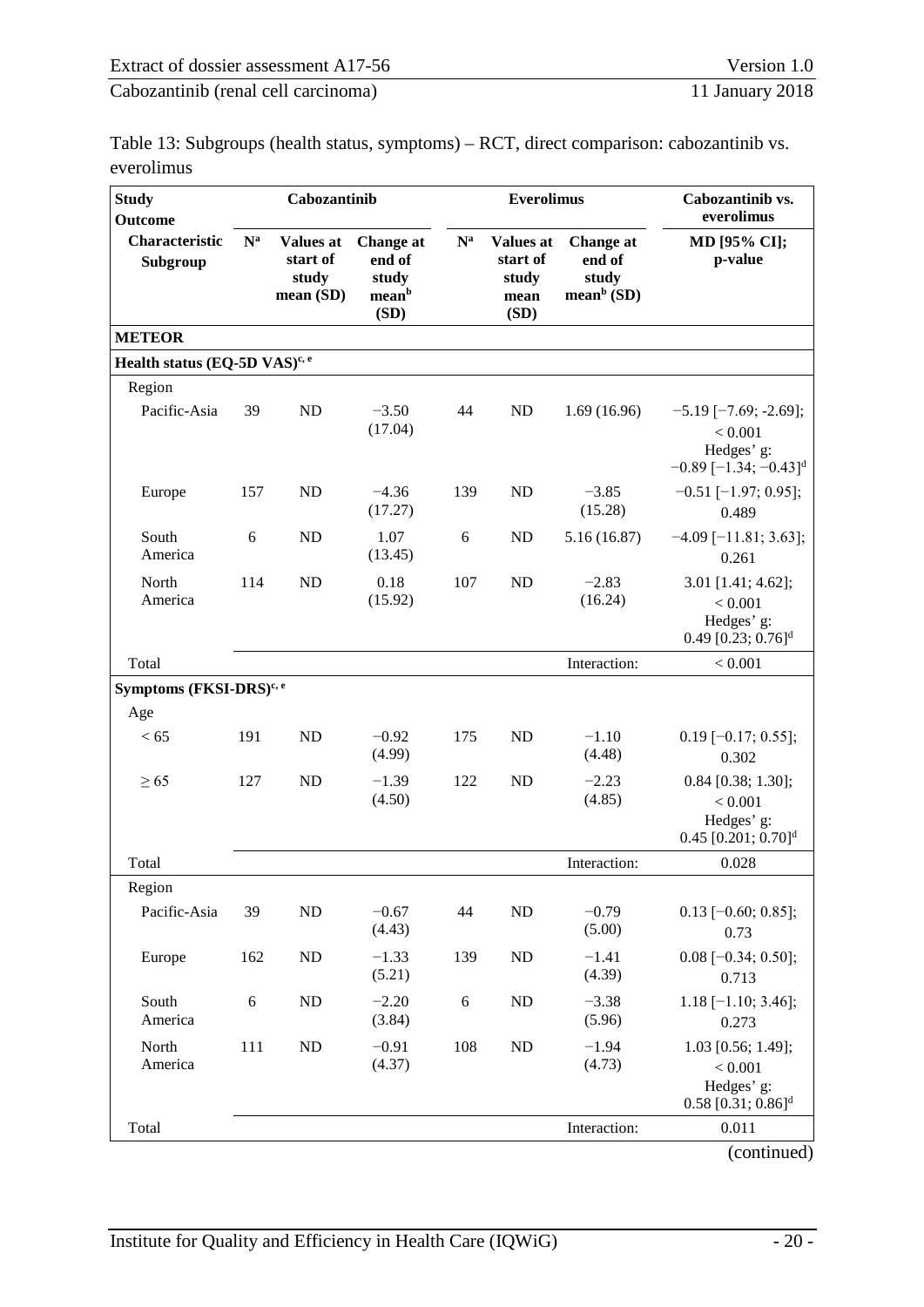| Table 13: Subgroups (health status, symptoms) – RCT, direct comparison: cabozantinib vs. |  |
|------------------------------------------------------------------------------------------|--|
| everolimus (continued)                                                                   |  |

| <b>Study</b><br><b>Outcome</b>              |       | Cabozantinib                                      |                                                           |                   | <b>Everolimus</b>                                     |                                               | Cabozantinib vs.<br>everolimus                                                       |
|---------------------------------------------|-------|---------------------------------------------------|-----------------------------------------------------------|-------------------|-------------------------------------------------------|-----------------------------------------------|--------------------------------------------------------------------------------------|
| <b>Characteristic</b><br>Subgroup           | $N^a$ | <b>Values at</b><br>start of<br>study<br>mean(SD) | Change at<br>end of<br>study<br>mean <sup>b</sup><br>(SD) | ${\bf N}^{\rm a}$ | <b>Values at</b><br>start of<br>study<br>mean<br>(SD) | Change at<br>end of<br>study<br>mean $b$ (SD) | MD [95% CI];<br>p-value                                                              |
| Number of prior VEGF-targeted TKI therapies |       |                                                   |                                                           |                   |                                                       |                                               |                                                                                      |
| $\mathbf{1}$                                | 225   | ND                                                | $-1.33$<br>(4.90)                                         | 206               | ND                                                    | $-1.54$<br>(4.65)                             | $0.21$ [-0.13; 0.55];<br>0.216                                                       |
| $\geq$ 2                                    | 93    | ND                                                | $-0.56$<br>(4.52)                                         | 91                | ND                                                    | $-1.55$<br>(4.68)                             | $0.99$ [0.47; 1.51];<br>< 0.001<br>Hedges' g:<br>$0.55$ [0.25; $0.84$ ] <sup>d</sup> |
| Total                                       |       |                                                   |                                                           |                   |                                                       | Interaction:                                  | < 0.001                                                                              |
| Number of organs with metastases            |       |                                                   |                                                           |                   |                                                       |                                               |                                                                                      |
| $\mathbf{1}$                                | 56    | ND                                                | $-1.44$<br>(4.45)                                         | 51                | ND                                                    | $-1.00$<br>(4.31)                             | $-0.44$ [ $-1.05$ ; 0.16];<br>0.152                                                  |
| $\overline{2}$                              | 98    | ND                                                | $-1.37$<br>(4.98)                                         | 70                | ND                                                    | $-1.32$<br>(4.69)                             | $-0.04$ [ $-0.56$ ; 0.47];<br>0.865                                                  |
| $\geq$ 3                                    | 162   | ND                                                | $-0.82$<br>(4.83)                                         | 171               | <b>ND</b>                                             | $-1.88$<br>(4.70)                             | $1.06$ [0.64; 1.47];<br>< 0.001<br>Hedges' g:<br>$0.55$ [0.33; $0.77$ ] <sup>d</sup> |
| Total                                       |       |                                                   |                                                           |                   |                                                       | Interaction:                                  | < 0.001                                                                              |

a: Number of patients considered in the analysis for the calculation of the effect estimate; the values at the start of the study may be based on other patient numbers.

b: MMRM analysis of the ITT population.

c: Only values until week 56 were included in the analysis.

d: Institute's calculation based on effect estimation of the mean difference and of the CI of the MMRM.

e: Negative changes indicate deterioration.

CI: confidence interval; EQ-5D: European Quality of Life-5 Dimensions; FKSI-DRS: Functional Assessment of Cancer Therapy – Kidney Symptom Index – Disease-Related Symptoms; ITT: intention to treat; MD: mean difference; MMRM: mixed-effects model repeated measures; n: number of patients with event; N: number of analysed patients; ND: no data; RCT: randomized controlled trial; SD: standard deviation; TKI: tyrosine kinase inhibitor; VAS: visual analogue scale; VEGF: vascular endothelial growth factor; vs.: versus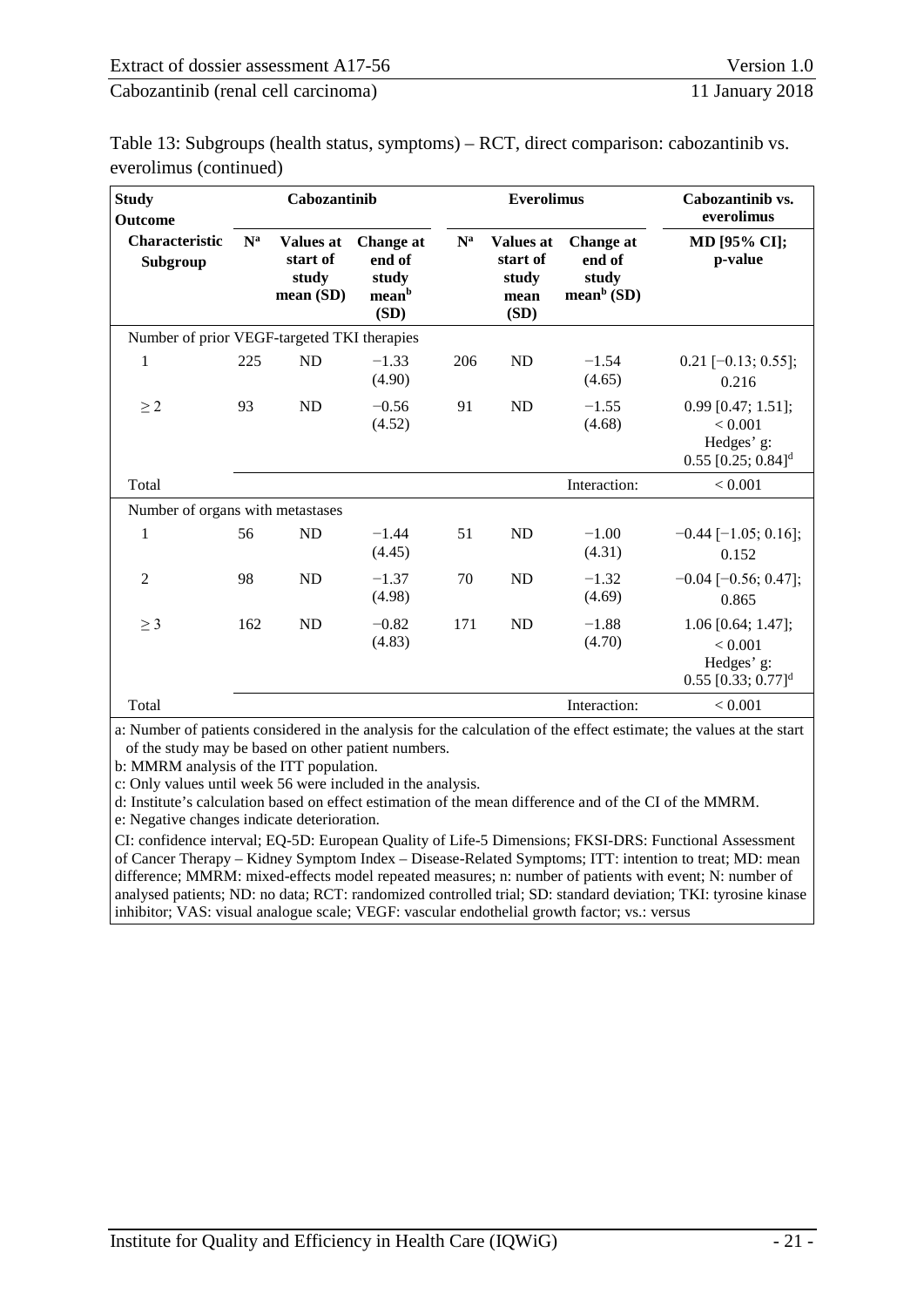<span id="page-27-0"></span>

| Table 14: Subgroups (severe AEs [CTCAE grade $\geq$ 3]) – RCT, direct comparison: |  |
|-----------------------------------------------------------------------------------|--|
| cabozantinib vs. everolimus                                                       |  |

| <b>Study</b>                                        |     | Cabozantinib                                                                 |     | <b>Everolimus</b>                                                            | <b>Cabozantinib vs. everolimus</b> |                      |
|-----------------------------------------------------|-----|------------------------------------------------------------------------------|-----|------------------------------------------------------------------------------|------------------------------------|----------------------|
| <b>Outcome</b><br><b>Characteristic</b><br>Subgroup | N   | <b>Median time to</b><br>event in months<br>[95% CI]<br><b>Patients with</b> | N   | <b>Median time to</b><br>event in months<br>[95% CI]<br><b>Patients with</b> | HR [95% $CI$ ] <sup>a</sup>        | p-value <sup>b</sup> |
|                                                     |     | event<br>$n$ (%)                                                             |     | event<br>$\mathbf{n}(\%)$                                                    |                                    |                      |
| <b>METEOR</b>                                       |     |                                                                              |     |                                                                              |                                    |                      |
| Severe AEs (CTCAE grade $\geq 3$ ) <sup>c</sup>     |     |                                                                              |     |                                                                              |                                    |                      |
| Region                                              |     |                                                                              |     |                                                                              |                                    |                      |
| Pacific-Asia                                        | 39  | $5.0$ [2.0; $7.1$ ]<br>29 (74)                                               | 47  | 4.6 $[3.6; 7.5]$<br>34 (72)                                                  | 0.81 [0.49; 1.33]                  | 0.395                |
| Europe                                              | 167 | $1.7$ [1.2; 2.3]<br>143 (86)                                                 | 151 | $3.7$ [2.8; 5.5]<br>98 (65)                                                  | $1.63$ [1.26; 2.11]                | < 0.001              |
| South America                                       | 6   | $3.4$ [0.5; 4.9]<br>6(100)                                                   | 6   | $1.8$ [0.5; 9.2]<br>5(83)                                                    | $0.95$ [0.26; 3.49]                | 0.940                |
| North America                                       | 119 | $2.5$ [1.6; 3.7]<br>86 (72)                                                  | 118 | $2.3$ [1.6; 3.7]<br>82 (69)                                                  | $0.96$ [0.71; 1.30]                | 0.797                |
| Total                                               |     |                                                                              |     |                                                                              | Interaction:                       | 0.019 <sup>d</sup>   |

a: HR from Cox proportional hazards model, without stratification.

b: p-value from log-rank test, without stratification.

c: Without progression events of the underlying disease.

d: p-value for interaction test from Cox proportional hazards model, stratified by number of prior VEGFtargeted TKI therapies and number of MSKCC risk factors.

AE: adverse event; CI: confidence interval; CTCAE: Common Terminology Criteria for Adverse Events; MSKCC: Memorial Sloan Kettering Cancer Center; n: number of patients with (at least one) event; N: number of analysed patients; PT: Preferred Term; RCT: randomized controlled trial; TKI: tyrosine kinase inhibitor; VEGF: vascular endothelial growth factor; vs.: versus

#### **Health status**

#### *EQ-5D VAS*

There was proof of an effect modification by the characteristic "region" for the outcome "health status (EQ-5D VAS)". There was a statistically significant difference in favour of cabozantinib compared with everolimus for patients of the region of North America. There was no statistically significant difference between the treatment groups for patients from Europe, Pacific-Asia, and South America. Hence there was no hint of an added benefit of cabozantinib in comparison with everolimus; an added benefit is therefore not proven. In the present constellation, the results from the region of Europe are relevant and were used for the benefit assessment.

This deviates from the approach of the company insofar as the company did not consider effect modifications in the derivation of the added benefit.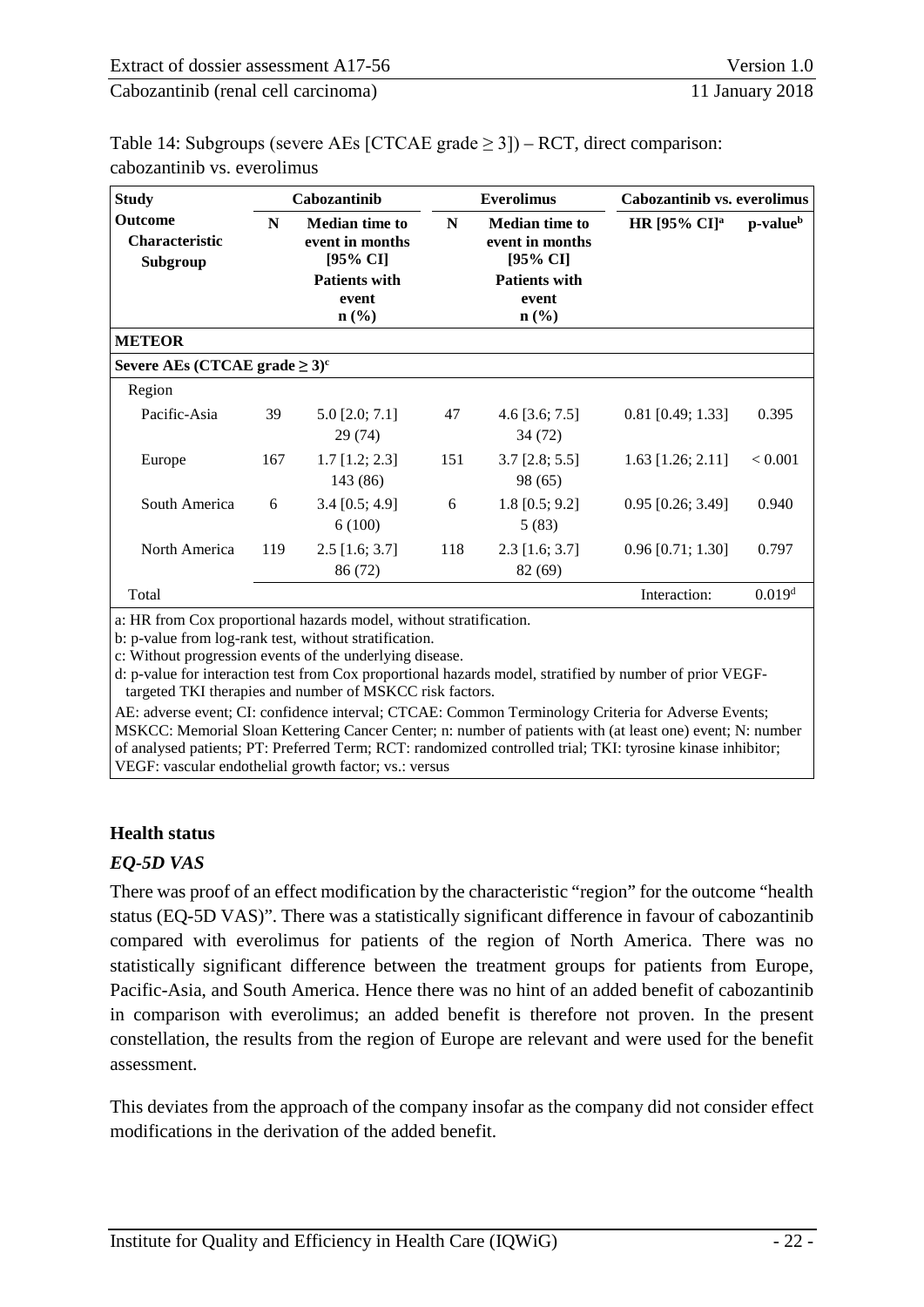#### **Symptoms**

#### *FKSI-DRS*

For the outcome "symptoms", recorded with the FKSI-DRS, there was proof of an effect modification by the characteristics "age", "region", "number of prior VEGF-targeted TKI therapies", and "number of organs with metastases". The subgroup results could not be meaningfully interpreted because data for the investigation of possible dependencies between the subgroup characteristics were missing. The derivation of the added benefit was therefore conducted on the basis of the results on the total population.

This concurs with the assessment of the company insofar as the company did not consider effect modifications in the derivation of the added benefit.

#### **Side effects**

#### *Severe adverse events (CTCAE grade ≥ 3)*

There was proof of an effect modification by the characteristic "region" for the outcome "severe AEs (CTCAE grade  $\geq$  3)". There was a statistically significant difference to the disadvantage of cabozantinib compared with everolimus for patients of the region of Europe. Under consideration of the high risk of bias, this resulted in a hint of greater harm of cabozantinib in comparison with everolimus. There was no statistically significant difference between the treatment groups for patients from the regions of Pacific-Asia, South America and North America. Hence there was no hint of greater or lesser harm from cabozantinib; greater or lesser harm is therefore not proven. In the present constellation, the results from the region of Europe are relevant and were used for the benefit assessment.

This deviates from the approach of the company as the company did not consider effect modifications in the derivation of the added benefit and derived an indication of greater harm for this outcome on the basis of the total population.

#### <span id="page-28-0"></span>**2.5 Probability and extent of added benefit**

The derivation of probability and extent of the added benefit is presented below at outcome level, taking into account the different outcome categories and effect sizes. The methods used for this purpose are explained in the *General Methods* of IQWiG [1].

The approach for deriving an overall conclusion on added benefit based on the aggregation of conclusions derived at outcome level is a proposal by IQWiG. The G-BA decides on the added benefit.

#### <span id="page-28-1"></span>**2.5.1 Assessment of added benefit at outcome level**

Based on the results presented in Section [2.4.3,](#page-18-0) the extent of the respective added benefit at outcome level is estimated in the following [Table](#page-30-0) 15.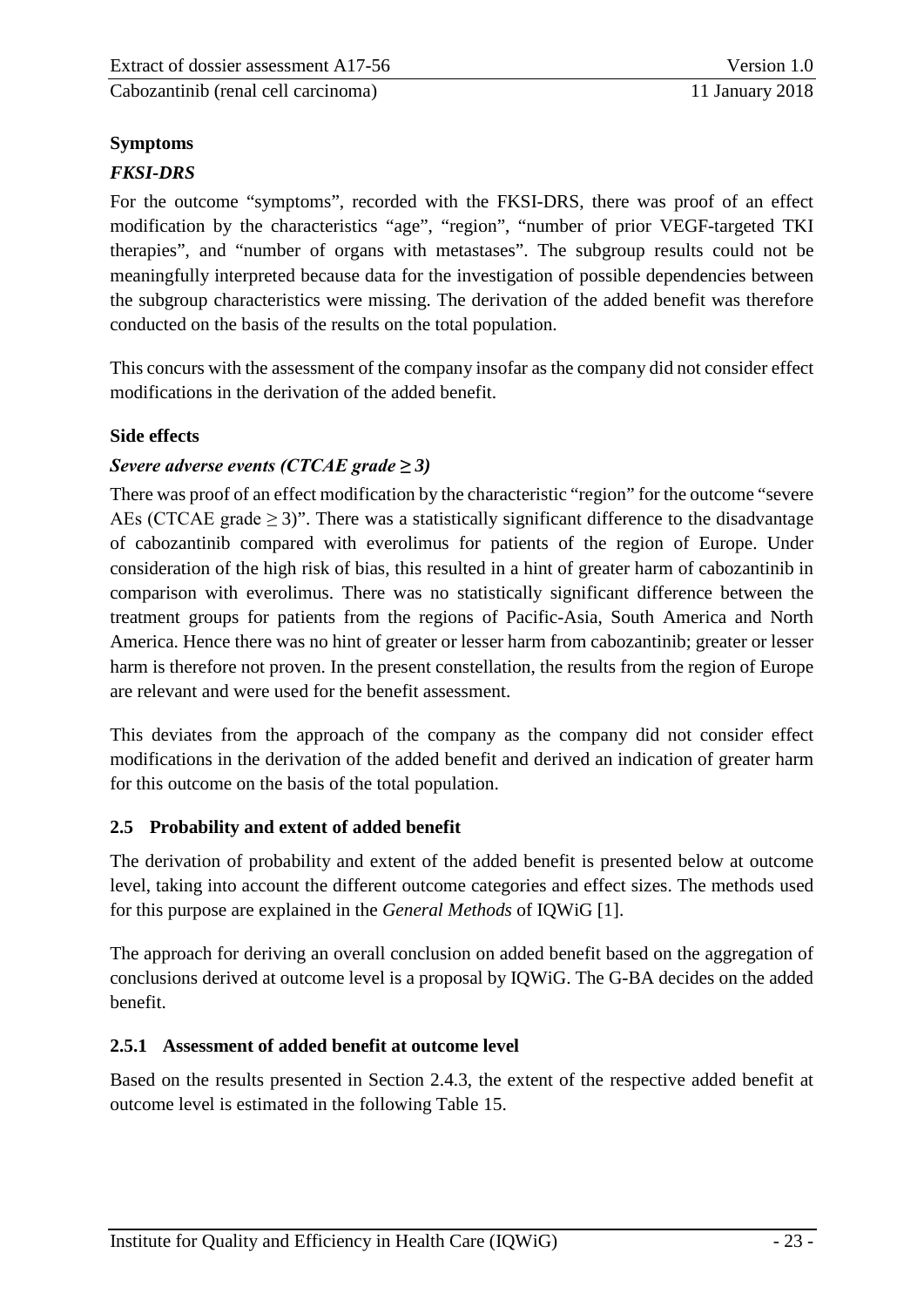#### **Determination of the outcome category for the outcomes on specific adverse events**

It could not be inferred from the dossier for all outcomes considered in the present benefit assessment whether they were non-severe/non-serious or severe/serious. The classification of these outcomes is justified below.

The specific AEs "anaemia", "diarrhoea", "hypertension", "palmar-plantar erythrodysaesthesia syndrome", and "pneumonitis" were allocated to the outcome category of non-serious/nonsevere side effects as a comparison of the common AEs with SAEs and severe AEs (CTCAE  $\text{grade} \geq 3$ ) showed that the majority of these events were non-serious or non-severe. This allocation deviates from the company insofar as the company did not allocate specific AEs to any outcome category.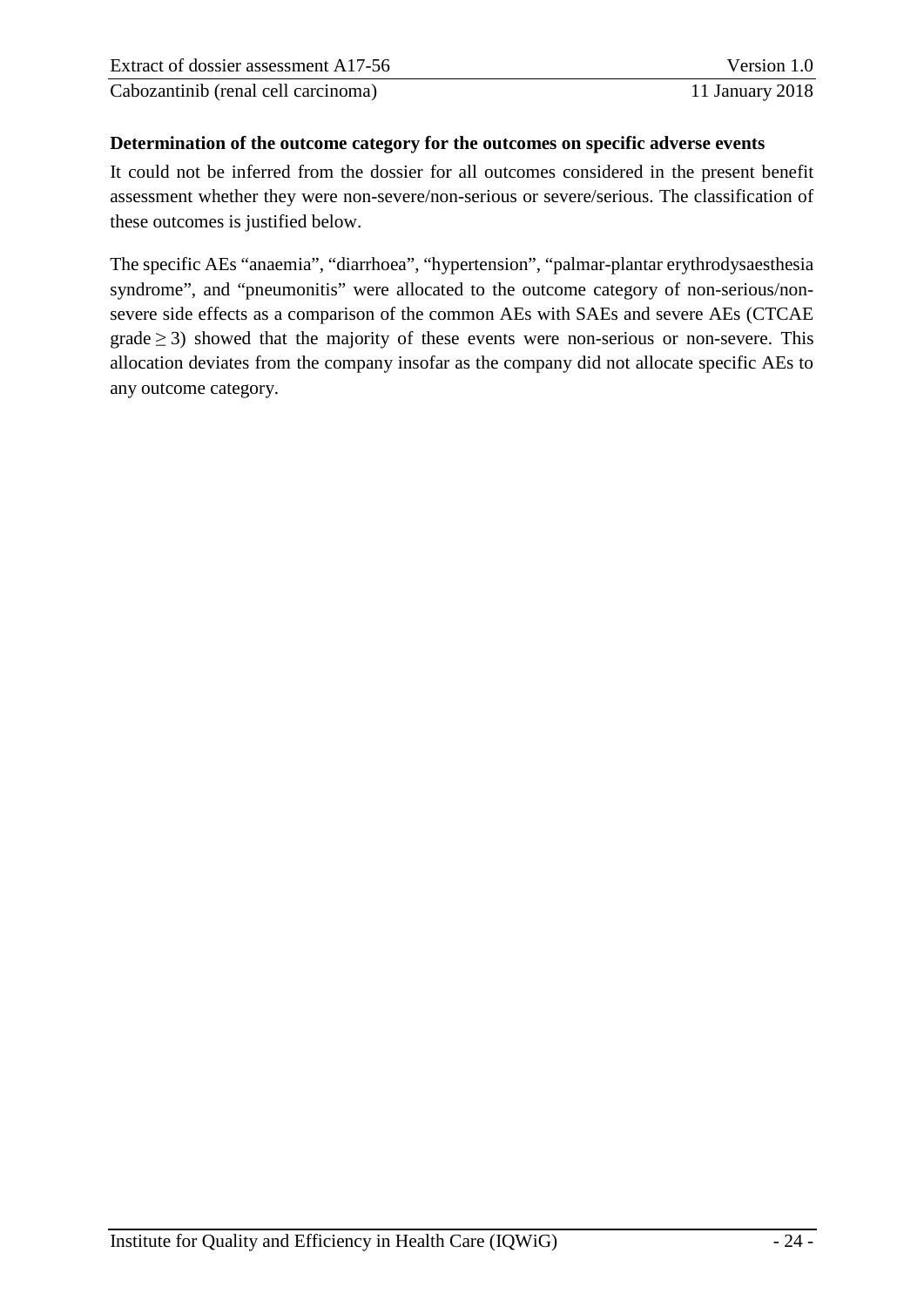| <b>Outcome category</b><br><b>Outcome</b><br><b>Effect modifier</b><br>Subgroup | Cabozantinib vs. everolimus<br>Median time to event [months] or mean<br>change from start of study until end of<br>treatment<br>Effect estimate [95% CI]; p-value | Derivation of extent <sup>b</sup>                                                                                   |
|---------------------------------------------------------------------------------|-------------------------------------------------------------------------------------------------------------------------------------------------------------------|---------------------------------------------------------------------------------------------------------------------|
|                                                                                 | <b>Probability</b> <sup>a</sup>                                                                                                                                   |                                                                                                                     |
| <b>Mortality</b>                                                                |                                                                                                                                                                   |                                                                                                                     |
| Overall survival                                                                | Median: $21.4$ vs. 17.1 months<br>HR: 0.70 [0.58; 0.85];<br>p < 0.001<br>probability: "indication"                                                                | Outcome category: "mortality"<br>$0.85 \leq CI_{u} < 0.95$<br>added benefit, extent "considerable"                  |
| <b>Morbidity</b>                                                                |                                                                                                                                                                   |                                                                                                                     |
| Skeletal-related<br>events                                                      | Median: NA vs. NA<br>HR: 0.77 [0.52; 1.13]<br>$p = 0.175$                                                                                                         | Lesser benefit/added benefit not proven                                                                             |
| Symptoms<br>(FKSI-DRS)                                                          | Mean change: $-1.11$ vs. $-1.54$<br>MD: 0.43 [0.15; 0.71];<br>$p = 0.003$<br>Hedges' g: $0.24$ [0.08; $0.40$ ] <sup>c</sup>                                       | Lesser benefit/added benefit not proven                                                                             |
| <b>Health</b> status<br>(EQ-5D VAS)                                             |                                                                                                                                                                   |                                                                                                                     |
| Region                                                                          |                                                                                                                                                                   |                                                                                                                     |
| Europe                                                                          | Mean change: $-4.36$ vs. $-3.85$<br>MD: $-0.51$ [ $-1.97; 0.95$ ];<br>$p = 0.489$                                                                                 | Lesser benefit/added benefit not proven                                                                             |
| Health-related quality of life                                                  |                                                                                                                                                                   |                                                                                                                     |
|                                                                                 | No patient-relevant outcomes of this category recorded                                                                                                            |                                                                                                                     |
| <b>Side effects</b>                                                             |                                                                                                                                                                   |                                                                                                                     |
| <b>SAEs</b>                                                                     | Median: 12.9 vs. 11.1 months<br>HR: 0.80 [0.63; 1.00];<br>$p = 0.052$                                                                                             | Greater/lesser harm not proven                                                                                      |
| Severe AEs<br>(CTCAE grade $\geq$ 3)                                            |                                                                                                                                                                   |                                                                                                                     |
| Region                                                                          |                                                                                                                                                                   |                                                                                                                     |
| Europe                                                                          | Median: 1.7 vs. 3.7 months<br>HR: 1.63 [1.26; 2.11];<br>HR: 0.61 [0.47; 0.79] <sup>d</sup> ;<br>p < 0.001<br>probability: "hint"                                  | Outcome category: serious/severe side<br>effects<br>$0.75 \leq CI_u < 0.90$<br>greater harm, extent: "considerable" |
| Discontinuation due<br>to AEs                                                   | No usable data <sup>e</sup>                                                                                                                                       | Greater/lesser harm not proven                                                                                      |

<span id="page-30-0"></span>

| Table 15: Extent of added benefit at outcome level: cabozantinib vs. everolimus |  |
|---------------------------------------------------------------------------------|--|
|---------------------------------------------------------------------------------|--|

(continued)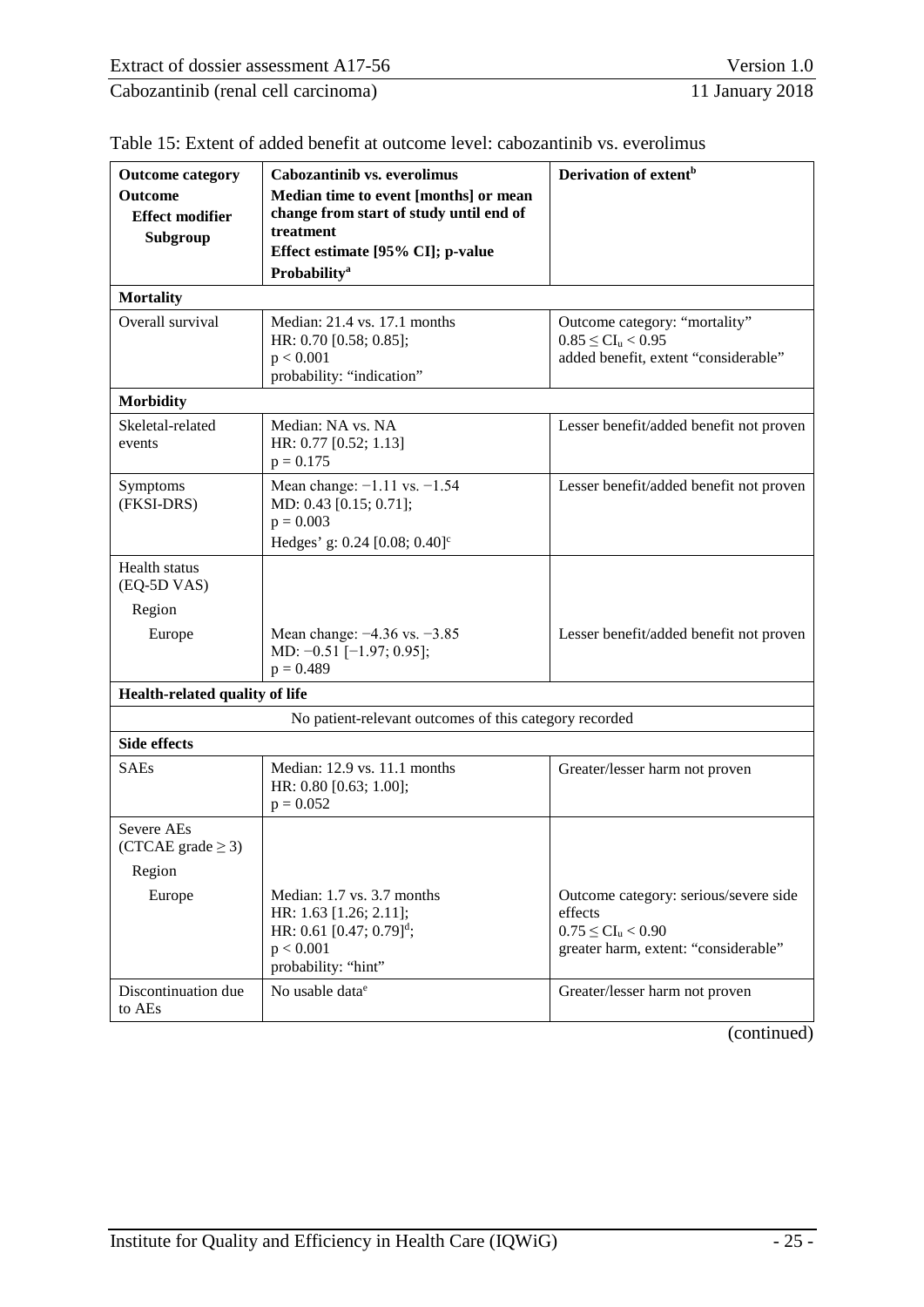| Cabozantinib (renal cell carcinoma) | 11 January 2018 |
|-------------------------------------|-----------------|
|                                     |                 |

| <b>Outcome category</b><br><b>Outcome</b><br><b>Effect modifier</b><br>Subgroup | Cabozantinib vs. everolimus<br>Median time to event [months] or mean<br>change from start of study until end of<br>treatment<br>Effect estimate [95% CI]; p-value<br>Probability <sup>a</sup> | Derivation of extent <sup>b</sup>                                                                                           |
|---------------------------------------------------------------------------------|-----------------------------------------------------------------------------------------------------------------------------------------------------------------------------------------------|-----------------------------------------------------------------------------------------------------------------------------|
| Anaemia                                                                         | Median: NA vs. 11.1 months<br>HR: 0.29 [0.22; 0.40];<br>p < 0.001<br>probability: "hint"                                                                                                      | Outcome category: non-serious/non-<br>severe side effects<br>$CI_u < 0.80$<br>lesser harm, extent: "considerable"           |
| Diarrhoea                                                                       | Median: 1.5 vs. 22.7 months<br>HR: 3.85 [3.02; 4.90];<br>HR: $0.26$ [0.20; $0.33$ ] <sup>d</sup> ;<br>p < 0.001<br>probability: "hint"                                                        | Outcome category: non-serious/non-<br>severe side effects<br>CI <sub>u</sub> < 0.80<br>greater harm, extent: "considerable" |
| Hypertension                                                                    | Median: NA vs. NA<br>HR: 5.29 [3.46; 8.09];<br>HR: 0.19 [0.12; 0.29] <sup>d</sup> ;<br>p < 0.001<br>probability: "hint"                                                                       | Outcome category: non-serious/non-<br>severe side effects<br>CI <sub>u</sub> < 0.80<br>greater harm, extent: "considerable" |
| Palmar-plantar<br>erythrodysaesthesia<br>syndrome                               | Median: 27.2 vs. NA months<br>HR: 9.03 [5.59; 14.58];<br>HR: 0.11 [0.07; 0.18] <sup>d</sup> ;<br>p < 0.001<br>probability: "hint"                                                             | Outcome category: non-serious/non-<br>severe side effects<br>$CI_{u} < 0.80$<br>greater harm, extent: "considerable"        |
| Pneumonitis                                                                     | Median: NA vs. NA<br>RR: 0.01 [0.00; 0.23];<br>p < 0.001<br>probability: "hint"                                                                                                               | Outcome category: non-serious/non-<br>severe side effects<br>CI <sub>u</sub> < 0.80<br>lesser harm, extent: "considerable"  |

Table [15: Extent of added benefit at outcome level: cabozantinib vs. everolimus](#page-30-0) (continued)

a: Probability provided if a statistically significant and relevant effect is present.

b: Estimations of effect size are made depending on the outcome category with different limits based on the CIu.

c: If the CI of Hedges' g is fully outside the irrelevance range [−0.2; 0.2], this is interpreted to be a relevant effect. In other cases, it cannot be derived that a relevant effect is present.

d: Institute's calculation, reversed direction of effect to enable use of limits to derive the extent of the added benefit.

e: Discrepant information in the company's dossier and in comparison with addendum A17-10.

AE: adverse event; CI: confidence interval; CI<sub>u</sub>: upper limit of confidence interval; CTCAE: Common Terminology Criteria for Adverse Events; EQ-5D: European Quality of Life-5 Dimensions; FKSI-DRS: Functional Assessment of Cancer Therapy – Kidney Symptom Index – Disease-Related Symptoms; HR: hazard ratio; MD: mean difference; NA: not achieved; RR: relative risk; SAE: serious adverse event;

VAS: visual analogue scale; vs.: versus

#### <span id="page-31-0"></span>**2.5.2 Overall conclusion on added benefit**

[Table](#page-32-0) 16 summarizes the results that were considered in the overall conclusion on the extent of added benefit.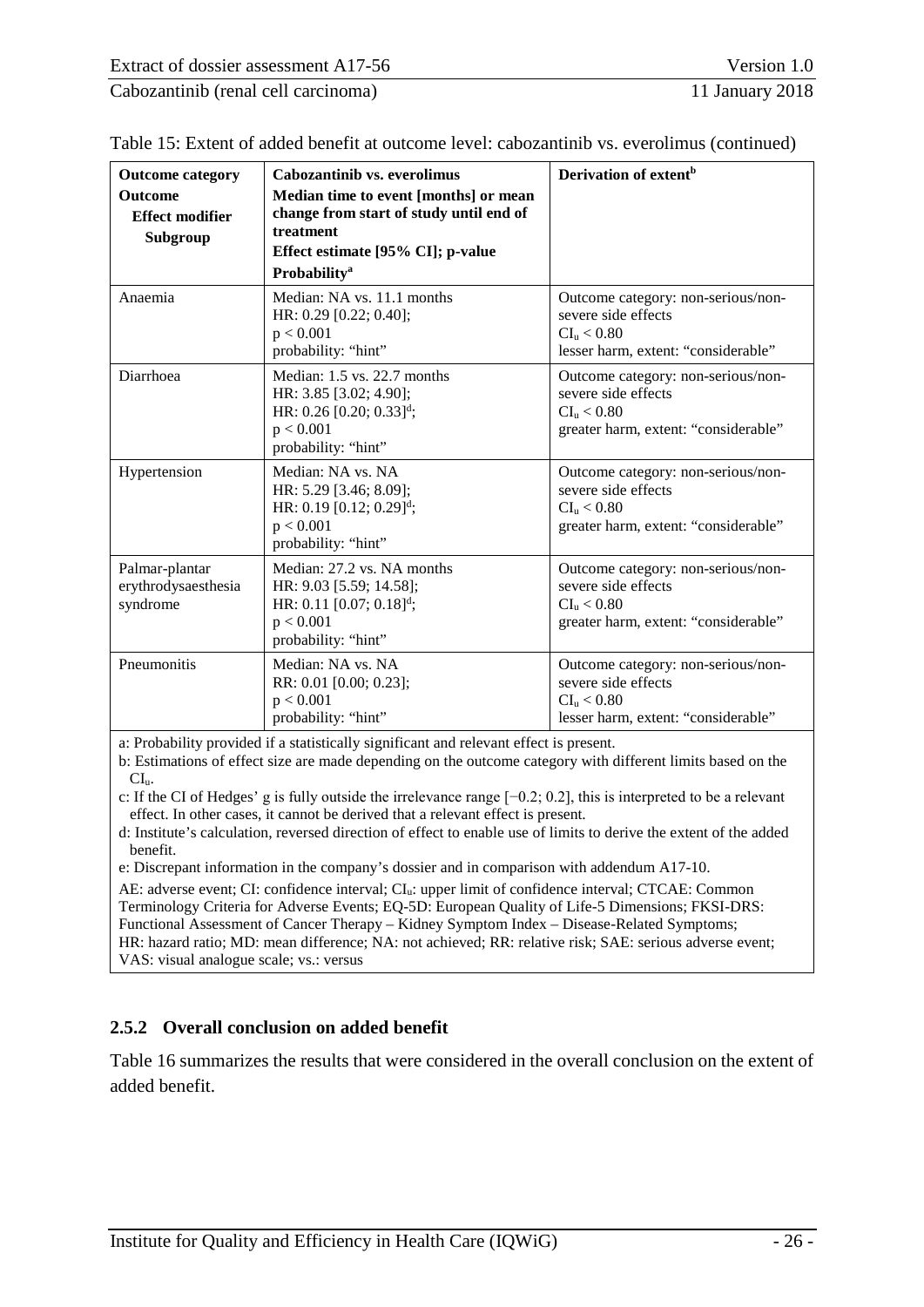<span id="page-32-0"></span>

| Table 16: Positive and negative effects from the assessment of cabozantinib in comparison |  |
|-------------------------------------------------------------------------------------------|--|
| with everolimus                                                                           |  |

| <b>Positive effects</b>                                                                              | <b>Negative effects</b>                                                                        |  |  |
|------------------------------------------------------------------------------------------------------|------------------------------------------------------------------------------------------------|--|--|
| Mortality                                                                                            |                                                                                                |  |  |
| overall survival: indication of an added benefit $-$<br>extent: "considerable"                       |                                                                                                |  |  |
|                                                                                                      | Serious/severe side effects                                                                    |  |  |
|                                                                                                      | ■ severe AEs (CTCAE grade $\geq$ 3):                                                           |  |  |
|                                                                                                      | □ Europe: hint of greater harm $-$ extent:<br>"considerable"                                   |  |  |
| Non-serious/non-severe side effects                                                                  | Non-serious/non-severe side effects                                                            |  |  |
| $\blacksquare$ anaemia: hint of lesser harm – extent:<br>"considerable"                              | ■ diarrhoea: hint of greater harm – extent:<br>"considerable"                                  |  |  |
| $\blacksquare$ pneumonitis: hint of lesser harm – extent:<br>"considerable"                          | • hypertension: hint of greater harm – extent:<br>"considerable"                               |  |  |
|                                                                                                      | • palmar-plantar erythrodysaesthesia syndrome: hint<br>of greater harm - extent "considerable" |  |  |
| No patient-relevant outcomes for health-related quality of life were recorded in the study included. |                                                                                                |  |  |
| AE: adverse event; CTCAE: Common Terminology Criteria for Adverse Events                             |                                                                                                |  |  |

The overall assessment of the data showed both positive and negative effects with different certainty of results (indication or hint) for cabozantinib in comparison with everolimus. An indication of a considerable added benefit was shown for the outcome "overall survival". This was accompanied by a hint of considerably greater harm regarding serious/severe side effects (severe AEs [CTCAE grade  $\geq$  3]). In addition, there were several hints both of greater and of lesser harm from cabozantinib in the category of non-serious/non-severe side effects. Due to the greater harm in serious/severe side effects, the extent of the added benefit was downgraded from considerable to minor in the overall assessment.

In summary, there is an indication of a minor added benefit of cabozantinib in comparison with everolimus for patients with advanced renal cell carcinoma following prior VEGF-targeted therapy.

The result of the assessment of the added benefit of cabozantinib in comparison with the ACT is summarized in [Table](#page-33-1) 17.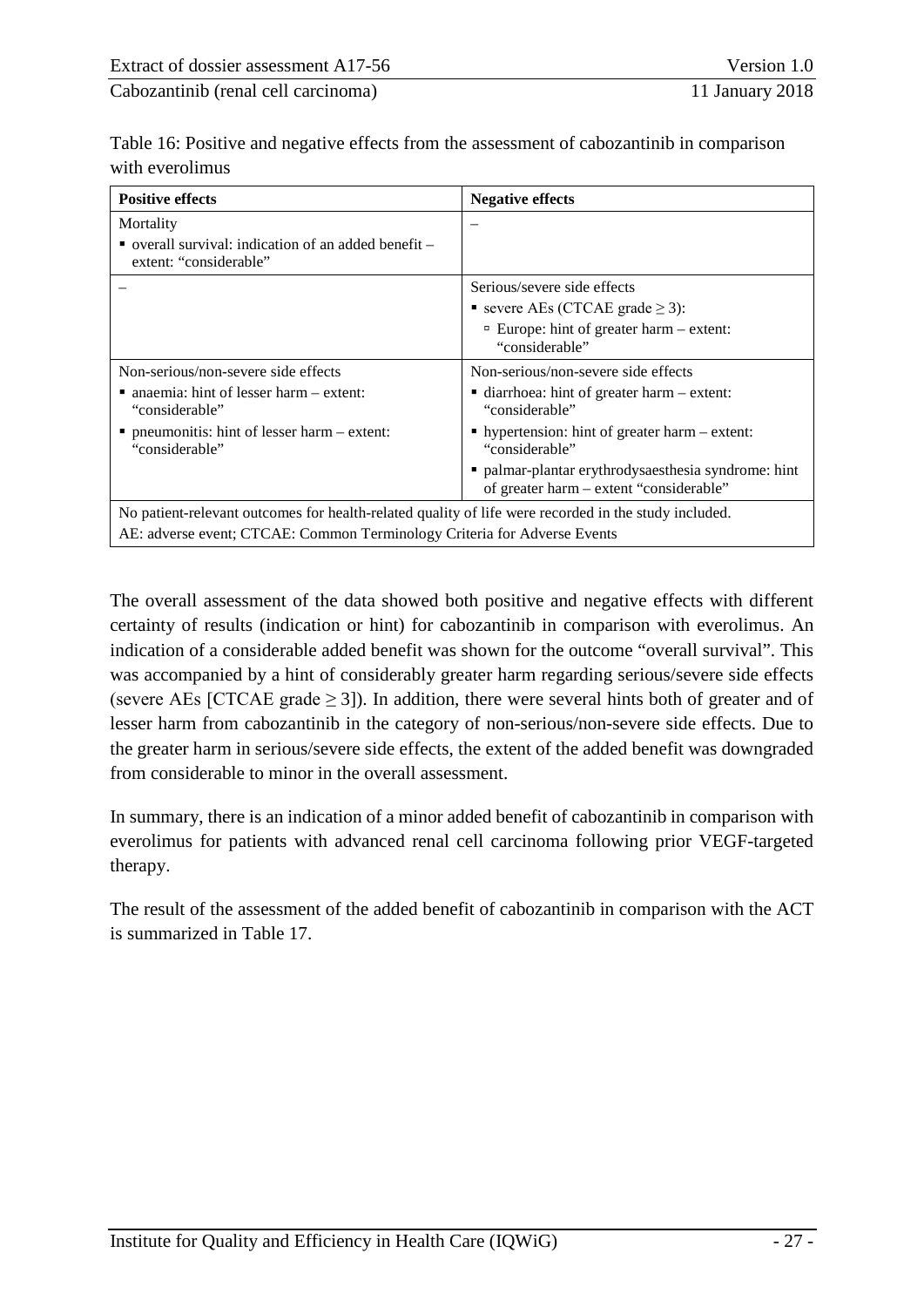<span id="page-33-1"></span>

|  | Table 17: Cabozantinib – probability and extent of added benefit |
|--|------------------------------------------------------------------|
|--|------------------------------------------------------------------|

| <b>Therapeutic indication</b>                                                                                                                                                                                                                                                                                                                                                                                                                                                                                                                                                   | $ACT^a$                 | Probability and extent of added<br>benefit |  |
|---------------------------------------------------------------------------------------------------------------------------------------------------------------------------------------------------------------------------------------------------------------------------------------------------------------------------------------------------------------------------------------------------------------------------------------------------------------------------------------------------------------------------------------------------------------------------------|-------------------------|--------------------------------------------|--|
| Adults with advanced renal cell<br>carcinoma following prior VEGF-<br>targeted therapy <sup>b</sup>                                                                                                                                                                                                                                                                                                                                                                                                                                                                             | Nivolumab or everolimus | Indication of minor added benefit          |  |
| a: Presentation of the respective ACT specified by the G-BA. In cases where the company, because of the<br>G-BA's specification of the ACT, could choose a comparator therapy from several options, the respective<br>choice of the company is printed in <b>bold</b> .<br>b: The relevant study only included patients with clear-cell metastatic renal cell carcinoma with an ECOG PS<br>of 0 or 1. It remains unclear whether the observed effects can be transferred to patients with ECOG PS $\geq$ 2,<br>with non-clear cell renal cell carcinoma, or without metastases. |                         |                                            |  |
| ACT: appropriate comparator therapy: ECOG PS: Eastern Cooperative Oncology Group Performance Status:                                                                                                                                                                                                                                                                                                                                                                                                                                                                            |                         |                                            |  |

lastern Cooperative Oncology Gr G-BA: Federal Joint Committee; VEGF: vascular endothelial growth factor

The assessment described above deviates from that of the company, which derived major added benefit for cabozantinib.

The approach for deriving an overall conclusion on the added benefit is a proposal by IQWiG. The G-BA decides on the added benefit.

#### <span id="page-33-0"></span>**2.6 List of included studies**

#### **Study METEOR**

Choueiri TK, Escudier B, Powles T, Mainwaring PN, Rini BI, Donskov F et al. Cabozantinib versus everolimus in advanced renal-cell carcinoma. N Engl J Med 2015; 373(19): 1814- 1823.

Choueiri TK, Escudier B, Powles T, Tannir NM, Mainwaring PN, Rini BI et al. Cabozantinib versus everolimus in advanced renal cell carcinoma (METEOR): final results from a randomised, open-label, phase 3 trial. Lancet Oncol 2016; 17(7): 917-927.

Exelixis. A study of cabozantinib (XL184) vs everolimus in subjects with metastatic renal cell carcinoma (METEOR): full text view [online]. In: Clinicaltrials.gov. 18.07.2017 [Accessed: 05.12.2017]. URL: https://clinicaltrials.gov/ct2/show/study/NCT01865747.

Exelixis. A study of cabozantinib (XL184) vs everolimus in subjects with metastatic renal cell carcinoma (METEOR): study results [online]. In: Clinicaltrials.gov. 18.07.2017 [Accessed: 05.12.2017]. URL: https://clinicaltrials.gov/ct2/show/results/NCT01865747.

Exelixis. A phase 3, randomized, controlled study of cabozantinib (XL184) vs everolimus in subjects with metastatic renal cell carcinoma that has progressed after prior VEGFR tyrosine kinase inhibitor therapy [online]. In: EU Clinical Trials Register. [Accessed: 05.12.2017]. URL: [https://www.clinicaltrialsregister.eu/ctr-search/search?query=eudract\\_number:2013-](https://www.clinicaltrialsregister.eu/ctr-search/search?query=eudract_number:2013-001010-14) [001010-14.](https://www.clinicaltrialsregister.eu/ctr-search/search?query=eudract_number:2013-001010-14)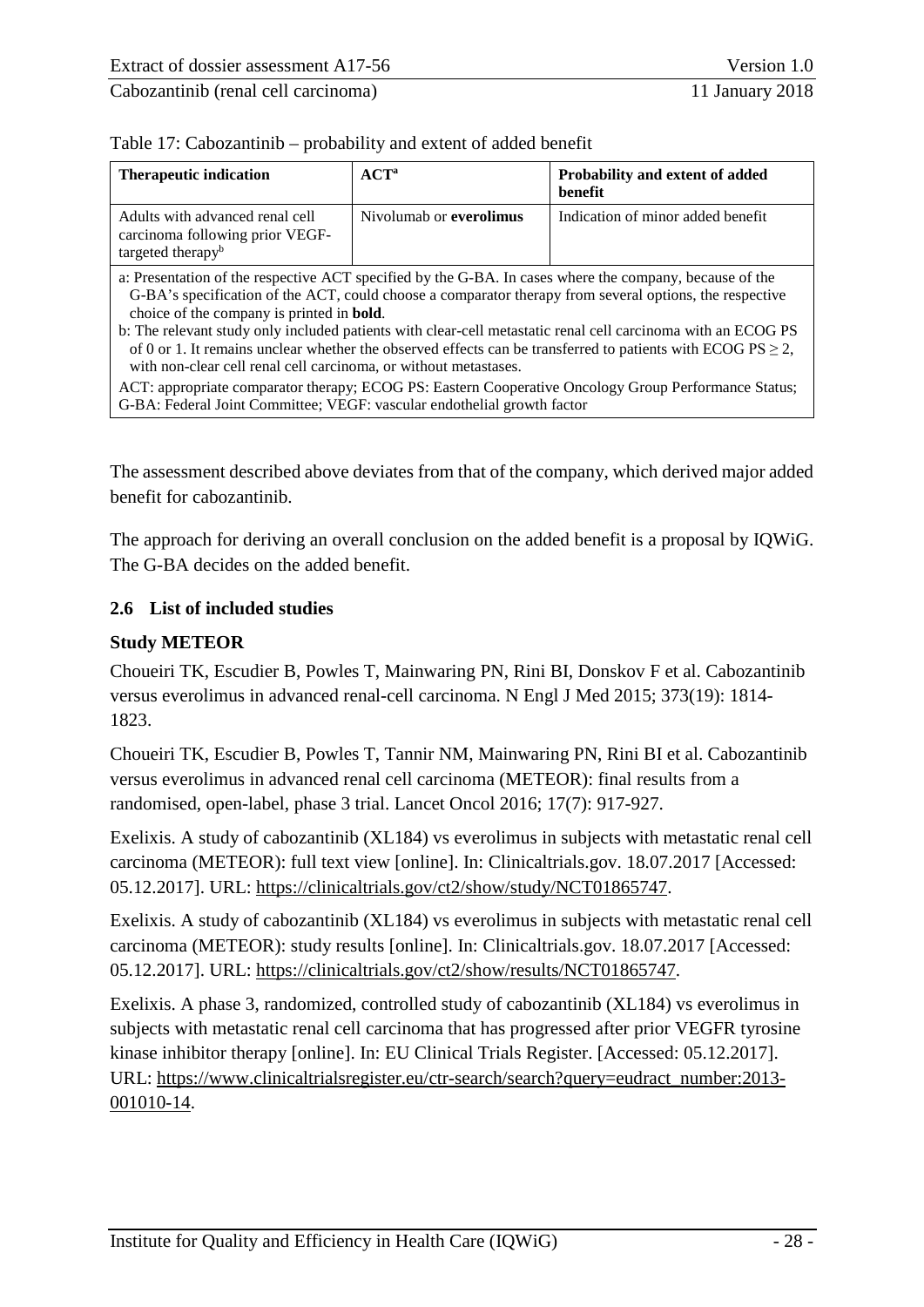Exelixis. A phase 3, randomized, controlled study of cabozantinib (XL184) vs everolimus in subjects with metastatic renal cell carcinoma that has progressed after prior VEGFR tyrosine kinase inhibitor therapy: study XL184-308; clinical study protocol [unpublished]. 2014.

Exelixis. A phase 3, randomized, controlled study of cabozantinib (XL184) vs everolimus in subjects with metastatic renal cell carcinoma that has progressed after prior VEGFR tyrosine kinase inhibitor therapy: study XL184-308; statistical analysis plan [unpublished]. 2014.

Exelixis. A phase 3, randomized, controlled study of cabozantinib (XL184) vs everolimus in subjects with metastatic renal cell carcinoma that has progressed after prior VEGFR tyrosine kinase inhibitor therapy: study XL184-308; clinical study report [unpublished]. 2015.

Exelixis. A phase 3, randomized, controlled study of cabozantinib (XL184) vs everolimus in subjects with metastatic renal cell carcinoma that has progressed after prior VEGFR tyrosine kinase inhibitor therapy: study XL184-308; clinical study report addendum [unpublished]. 2016.

Exelixis. A phase 3, randomized, controlled study of cabozantinib (XL184) vs everolimus in subjects with metastatic renal cell carcinoma that has progressed after prior VEGFR tyrosine kinase inhibitor therapy: study XL184-308; Zusatzanalysen [unpublished]. 2017.

Exelixis. A phase 3, randomized, controlled study of cabozantinib (XL184) vs everolimus in subjects with metastatic renal cell carcinoma that has progressed after prior VEGFR tyrosine kinase inhibitor therapy: study XL184-308; clinical study report addendum 2 [unpublished]. 2017.